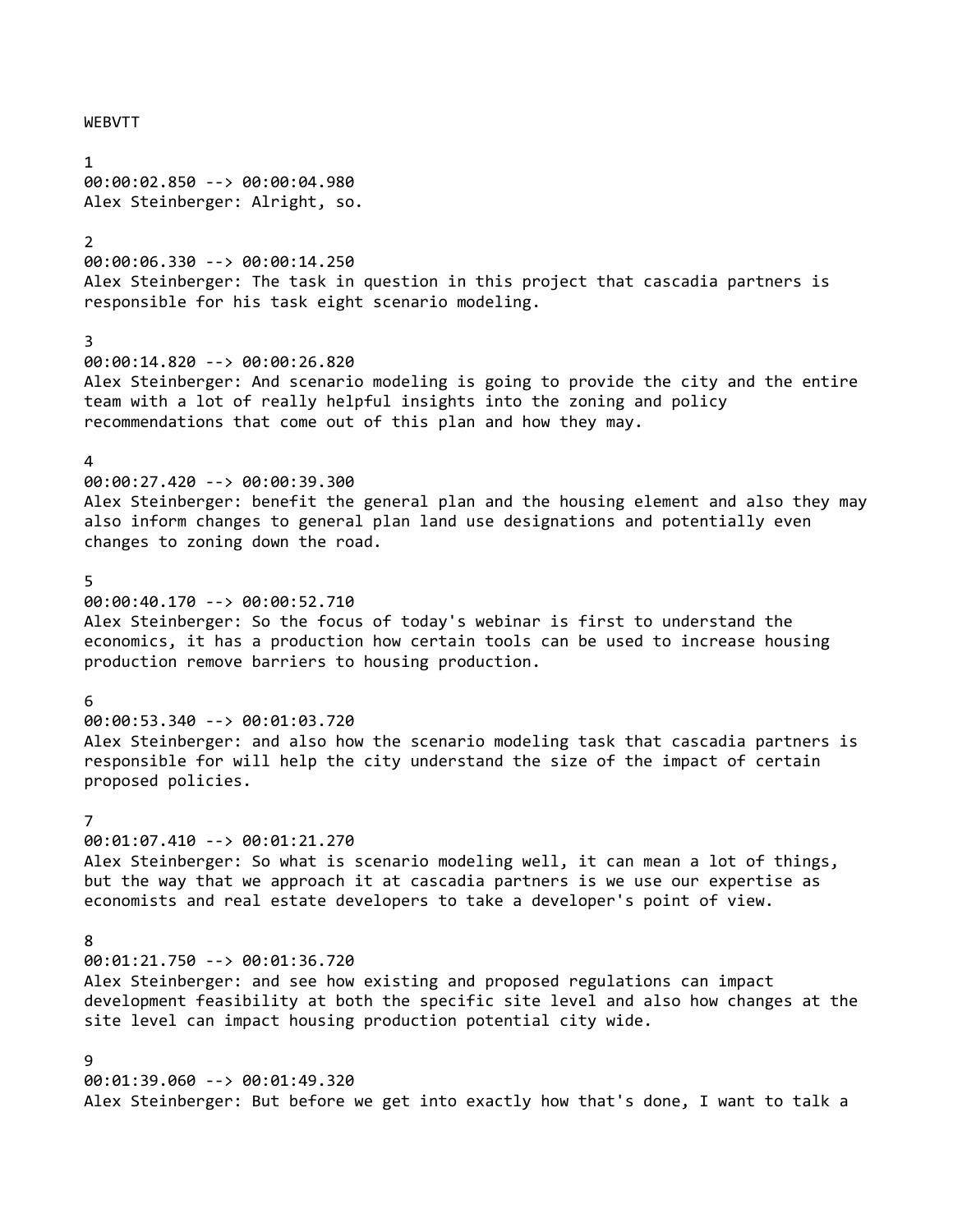little bit about the broader housing market in modesto and some of the things we're seeing to set the stage for this analysis. 10 00:01:50.580 --> 00:01:57.780 Alex Steinberger: So first off i'm sure no one in this call would be surprised when I say that the nation is in the housing crisis. 11 00:01:58.230 --> 00:02:07.890 Alex Steinberger: And what this map shows is in every county in the United States, the percentage of households that pay more than 30% of their income on housing. 12 00:02:08.640 --> 00:02:15.210 Alex Steinberger: And that's a measure of what's often called housing costs burden and you can see in the hues of Orange and red. 13 00:02:15.840 --> 00:02:24.390 Alex Steinberger: Where more people are paying more than they should for housing and you can see it's really concentrated on the coasts and on the west coast.  $14$ 00:02:24.870 --> 00:02:41.070 Alex Steinberger: it's really California that's the epicenter of this housing crisis and the central Valley, is a big part of that and stanislaus county is no exception, so there's a lot of people in this part of the country who are spending more than they should on on housing today. 15 00:02:42.930 --> 00:02:58.590 Alex Steinberger: So in modesto How does that manifest itself well what we see today is that the median home price for a home in modesto is about 430 \$1,000 which is more than peak before the last recession. 16 00:02:59.370 --> 00:03:07.080 Alex Steinberger: And in the last couple of years we've seen an 11% price increase which is actually the fourth highest increase in the nation. 17 00:03:08.160 --> 00:03:24.300 Alex Steinberger: compared to other metros so the trajectory of housing cost increases in modesto is it's actually quite steep and that's concerning statistic, because if that continues, then the affordability the relative affordability that people enjoy in modesto could could disappear in the near future. 18

00:03:26.160 --> 00:03:35.250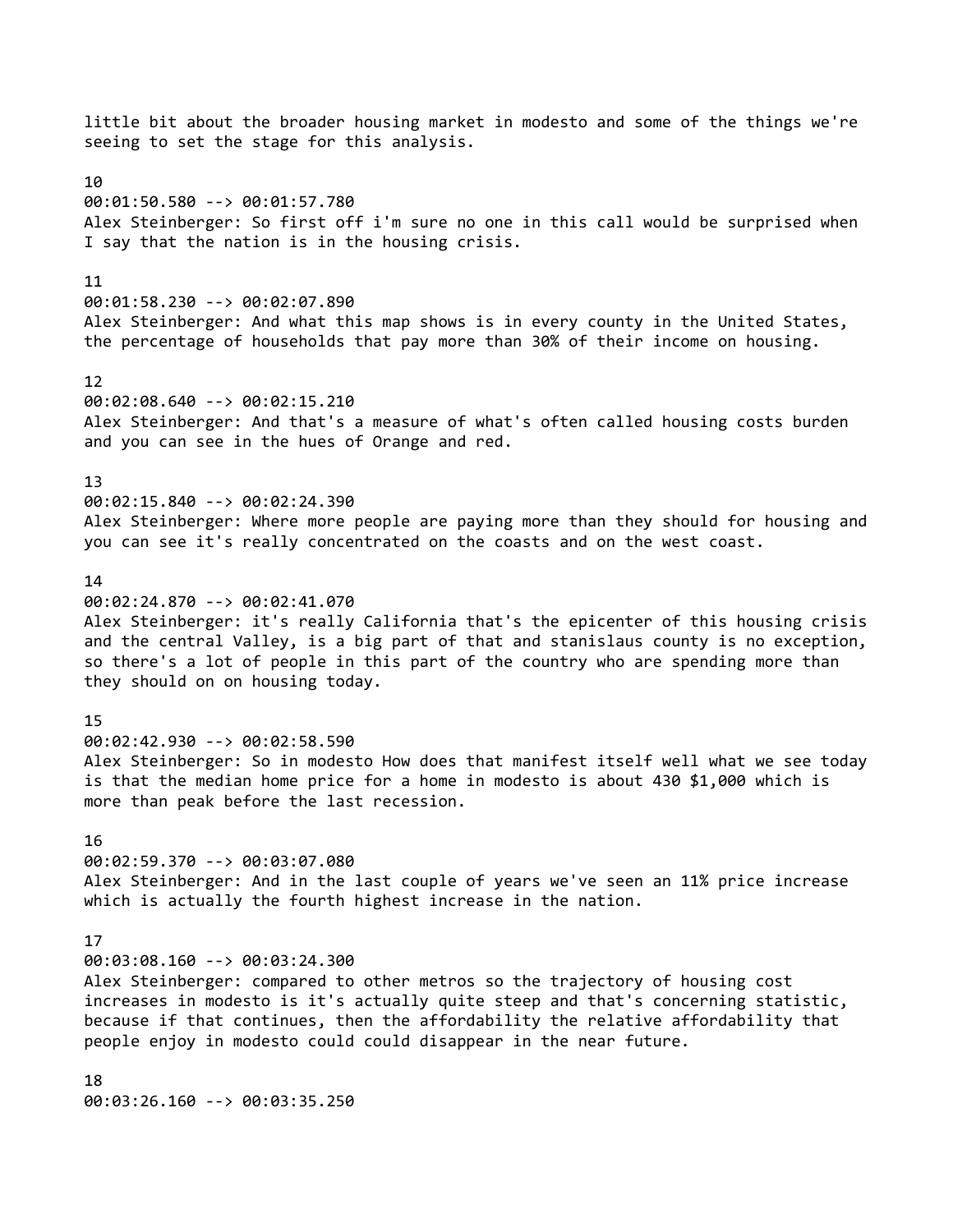statewide average but that isn't necessarily going to be the case forever. 19 00:03:35.820 --> 00:03:44.220 Alex Steinberger: And, especially if we look back a few years, we can see that there's been an 8.5% average annual increase in rents since 2014.  $20$ 00:03:44.850 --> 00:03:57.630 Alex Steinberger: So that's pretty that's pretty pretty swift rise in rents and it's resulted in rents today that are just below 1500 dollars a month, which is a pretty high high rent for for most folks who are living with so. 21 00:04:00.270 --> 00:04:06.090 Alex Steinberger: So what does this all mean for modesto housing market is it a healthy housing market and what does that even mean. 22 00:04:06.930 --> 00:04:23.790 Alex Steinberger: Well, the Department of housing and Community development hcg provides some benchmarks for this and here we're comparing a healthy housing market is defined by hdd to some similar statistics and stanislaus county and what we're seeing is that, with regard to available, they can see. 23 00:04:25.860 --> 00:04:32.880 Alex Steinberger: Each CD thinks that you should have no less than 5% they can see that's what a healthy more housing housing market would have.  $24$ 00:04:33.450 --> 00:04:38.970 Alex Steinberger: stanislaus county only has about 1.6% of its its housing units vacant currently. 25 00:04:39.930 --> 00:04:53.790 Alex Steinberger: In terms of overcrowding, which is when you have more than one person per room, on average, within a housing unit hdd things you should have less than 1% of your your households in that condition, but in stanislaus county it's about 7%. 26 00:04:55.110 --> 00:05:00.150 Alex Steinberger: And then, in terms of cost burden which is that same thing we showed in that map of the entire United States. 27 00:05:00.960 --> 00:05:09.420

Alex Steinberger: On the rental side rental rates in modesto are about 75% of the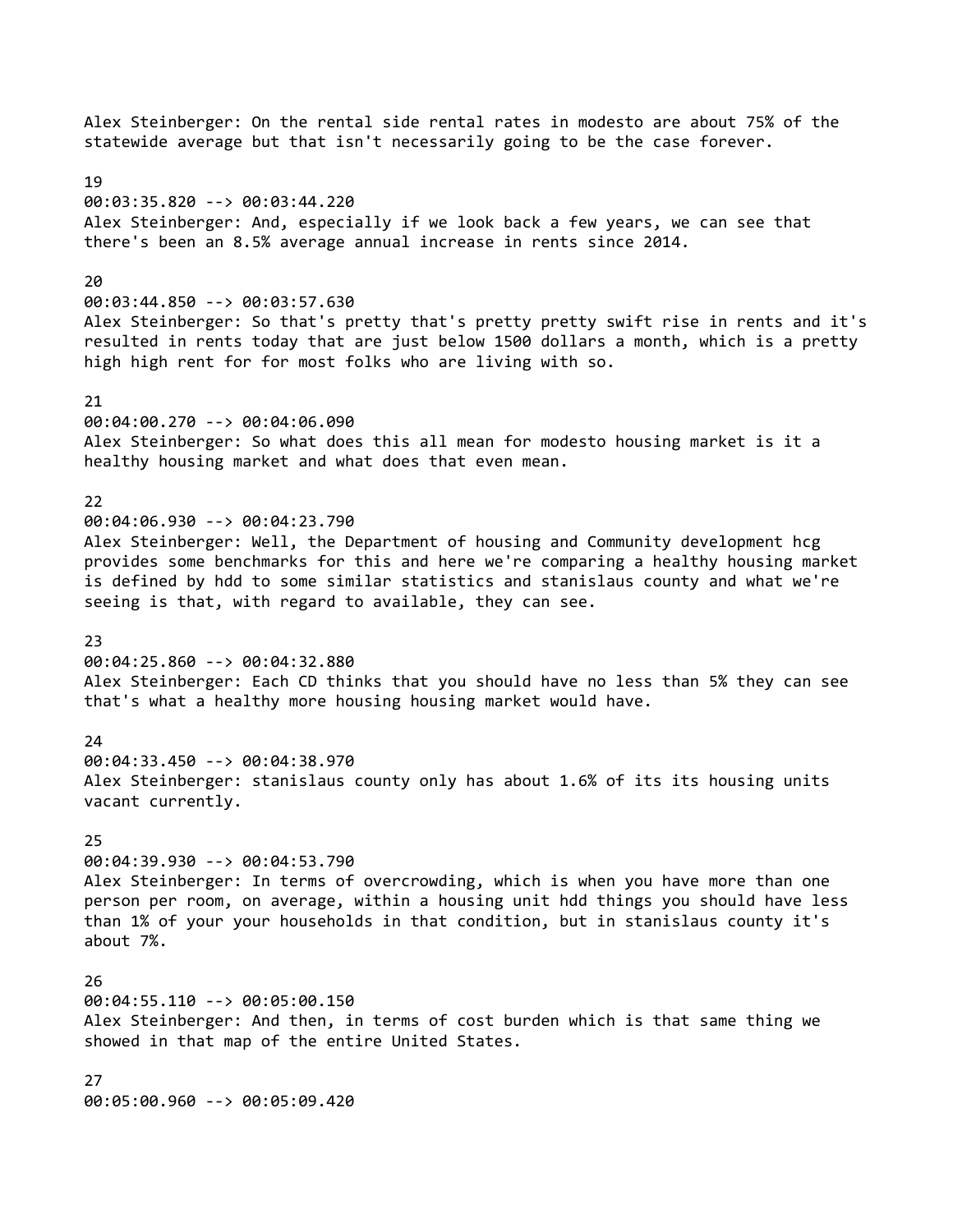Alex Steinberger: hdd thinks that healthy housing market should have less than 10% of its households paying more than 30% of their income for housing. 28 00:05:09.990 --> 00:05:20.820 Alex Steinberger: But stanislaus county it's more than a third of households so quite quite a high number all across the board there, and there are definitely some issues that we're hoping that the housing plan help resolve. 29 00:05:22.290 --> 00:05:30.420 Alex Steinberger: So what, what do you think's behind this what actually might be causing some of these these housing issues that we're seeing in modesto and stanislaus county. 30 00:05:31.650 --> 00:05:41.700 Alex Steinberger: But one of the things that you may hear from time to time, is that there isn't enough housing supply and healthy housing market typically has about six months of for sale housing supply. 31 00:05:43.020 --> 00:05:55.710 Alex Steinberger: In stanislaus county over the last year, the average has been only about two weeks of supply, so there is not enough housing coming on the market to satisfy even a fraction of the demand for for sale housing. 32 00:05:57.540 --> 00:06:06.630 Alex Steinberger: And that's partially because there isn't hasn't been enough housing built in the recent past, to even meet the demand for new households. 33 00:06:06.960 --> 00:06:16.800 Alex Steinberger: Coming to the region, let alone those who are paying too much for housing, those who are overcrowded in housing what this map shows is kind of zoomed into Central California.  $34$ 00:06:17.670 --> 00:06:29.520 Alex Steinberger: By county the number of housing units built relative to the number of households that moved to each county and in stanislaus county between 2010 and 2016. 35 00:06:30.300 --> 00:06:38.820 Alex Steinberger: We built only about point two, eight housing units for every household that moved to the region, so we were under producing by almost a factor for.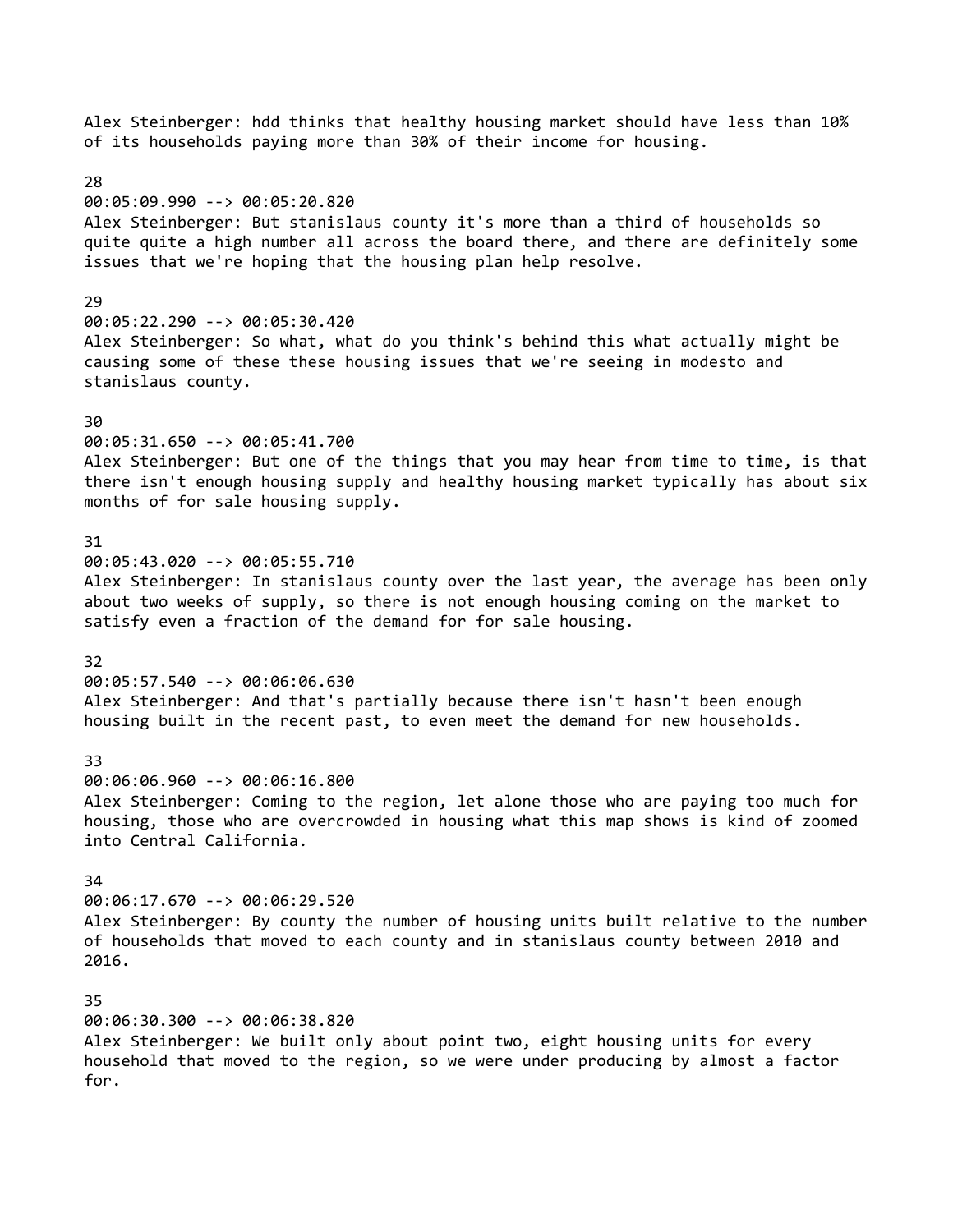36 00:06:39.630 --> 00:06:48.810 Alex Steinberger: With regard to the population growth that was happening and so that's really constrained supply and increased prices as a result. 37 00:06:49.530 --> 00:06:58.260 Alex Steinberger: And that's really ECON 101 right we've all heard this supply and demand, if you have a decrease in supply you're going to have an increase in demand. 38 00:06:58.680 --> 00:07:08.670 Alex Steinberger: which results in an increase in prices, so this chart here, which shows supply and housing price nationwide shows this very clearly. 39 00:07:09.180 --> 00:07:24.690 Alex Steinberger: Starting around 2012 or 2013 right after the last recession supply really took a nosedive and as a result, prices increased dramatically so that that's happening nationwide but, of course, as, as we all know, it's happening here in the central valley as well. 40 00:07:27.360 --> 00:07:33.150 Alex Steinberger: Another reason why we are seeing such rapid price increases his construction costs. 41 00:07:33.900 --> 00:07:46.380 Alex Steinberger: You may have heard of this as well, especially recently with inflation as high as it is this chart shows increases in construction costs from January 2019 to may 2021. 42 00:07:46.770 --> 00:07:54.300 Alex Steinberger: So we're not even capturing that most recent spike and inflation that's probably causing quite a bit more increasing construction costs. 43

00:07:54.900 --> 00:08:06.000 Alex Steinberger: But point is that, as construction costs increase which includes the cost of raw materials, like steel lumber roofing materials all that stuff plus Labor.

#### 44

00:08:06.570 --> 00:08:15.570 Alex Steinberger: As those things increase it becomes harder and harder for developers to make reasonable return on their on their investment when they're building new house.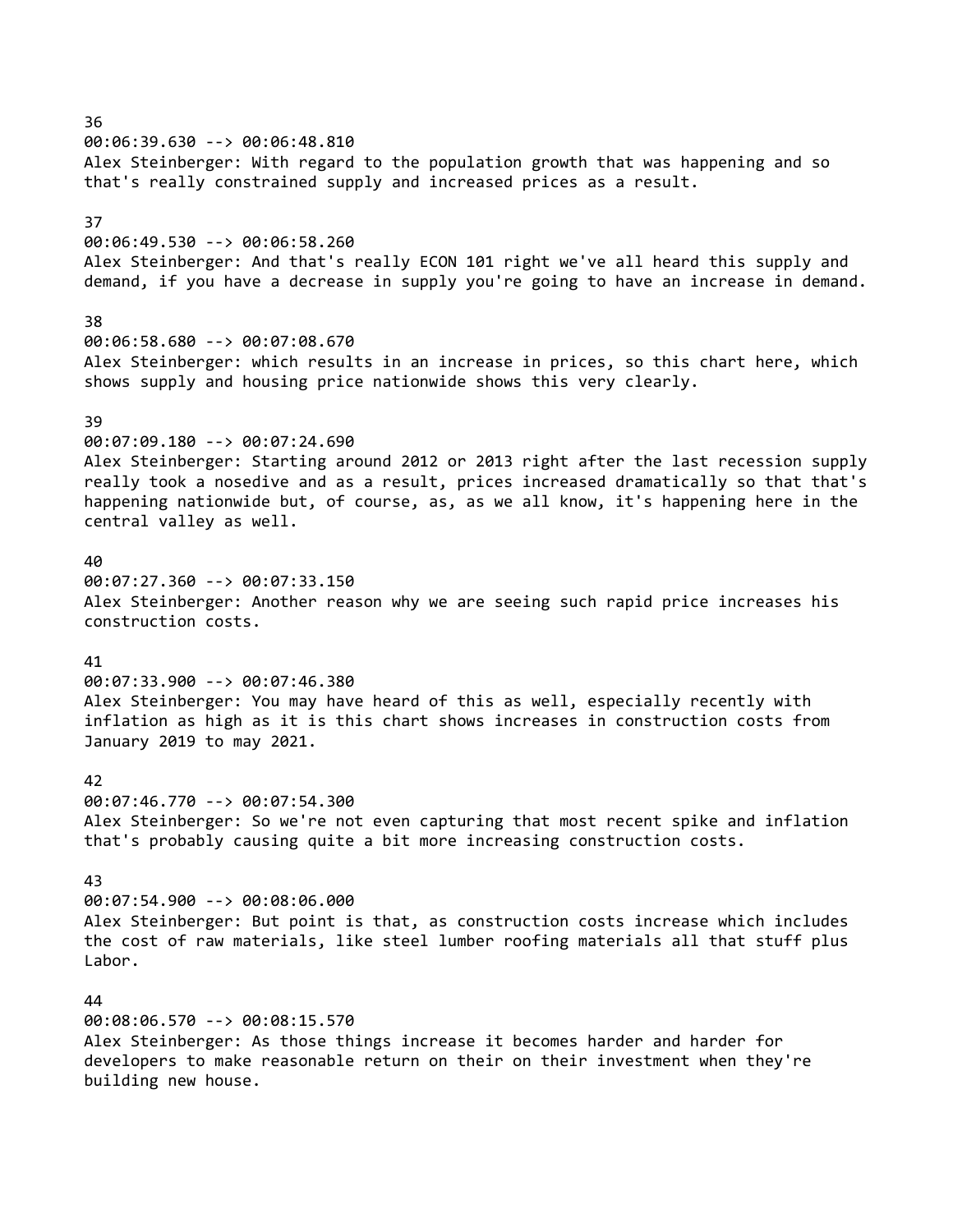45 00:08:18.360 --> 00:08:21.570 Alex Steinberger: So what can the city of modesto do. 46 00:08:22.950 --> 00:08:29.460 Alex Steinberger: Generally, and also within the modesto housing plan to try to to try to counteract these things that we're seeing. 47 00:08:30.600 --> 00:08:39.480 Alex Steinberger: Well, what we like to think about with regard to housing production is that when the market for housing is strong, which it is in modesto. 48 00:08:40.140 --> 00:08:54.690 Alex Steinberger: And when policy and and regulations, like zoning are appropriately fine tuned for that market and when a land is available and structured capacity is there generally housing gets built. 49 00:08:56.430 --> 00:09:08.010 Alex Steinberger: Now the city does not have any control over the market right, but it does have some control over the availability of land through land that it may own Orlando that it may Anna.

50

00:09:09.030 --> 00:09:17.280 Alex Steinberger: And it also has some control over the capacity of infrastructure by potentially prioritizing certain, for instance sewer and water projects.

51

00:09:18.510 --> 00:09:27.120 Alex Steinberger: But the probably the place where the housing plan has the most bearing is in policy and regulatory stuff So these are things like.

52

00:09:27.720 --> 00:09:38.160 Alex Steinberger: parking policy zoning incentives, these are the best tools that the city has within the housing plan to improve the situation for housing production.

53 00:09:39.090 --> 00:09:47.070

Alex Steinberger: And the housing plan is just one tool among many The city is going to use to try to tackle this this housing crisis that it's currently ends.

54

00:09:49.020 --> 00:09:55.500 Alex Steinberger: So what sorts of strategies can we employ to move the Needle, on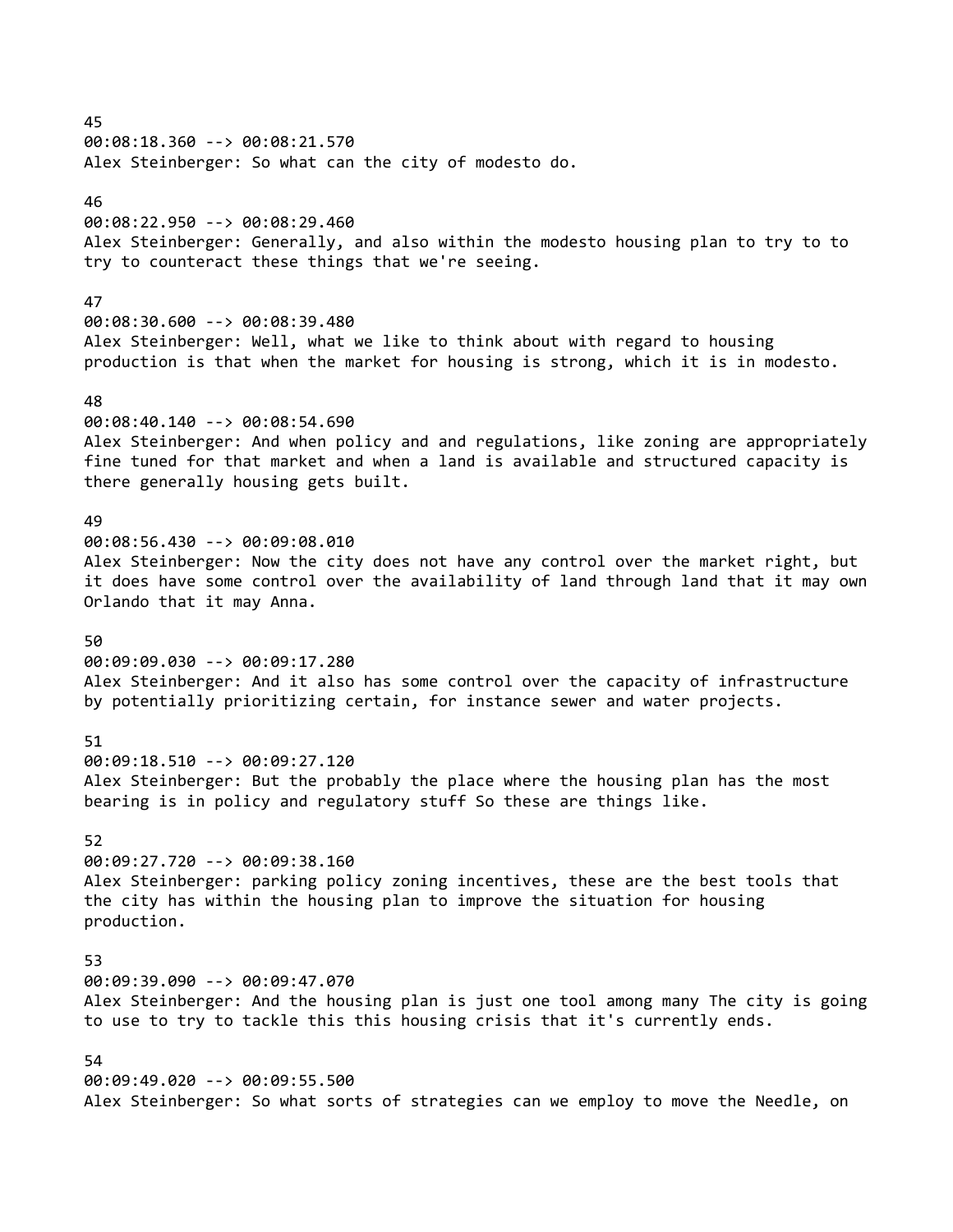housing production.

55 00:09:57.480 --> 00:10:11.880 Alex Steinberger: So as part of the housing plan we're going to be looking at a range of different possibilities those have not yet been defined and as Steve mentioned at the beginning of the presentation those will be defined as part of the next workshop, or at least those discussions will again.

#### 56

00:10:12.960 --> 00:10:19.680 Alex Steinberger: But a lot of the things we're going to be looking at are going to be related to to zoning and incentive related strategies.

# 57

00:10:21.600 --> 00:10:31.830 Alex Steinberger: And the main metric that we are going to use to try to figure out if policies that we're proposing are going to have an impact or not is financial feasibility.

# 58

00:10:33.420 --> 00:10:46.110 Alex Steinberger: And the way a developer measures financial feasibility is generally their return on investment, which basically means after they pay for all of their raw materials, their Labor the taxes that keys.

### 59

00:10:47.160 --> 00:10:53.850 Alex Steinberger: Are they able to sell or rent the project and make enough money to make it all worth their while.

### 60

00:10:54.720 --> 00:11:02.520 Alex Steinberger: And if that's not happening in the market rates is all over it's probably going to walk away project, and so what this graphic shows is that.

#### 61

00:11:03.180 --> 00:11:12.150 Alex Steinberger: You know, an existing condition, where you are not achieving or target rate of return there is what we like to call a feasibility gap.

# 62

00:11:12.600 --> 00:11:20.340 Alex Steinberger: So it's the difference between what a developer's able to get as a return and what they want to get as a return or need to get as a return on investment.

63 00:11:21.330 --> 00:11:31.350 Alex Steinberger: And there are many ways that city can actually play an active role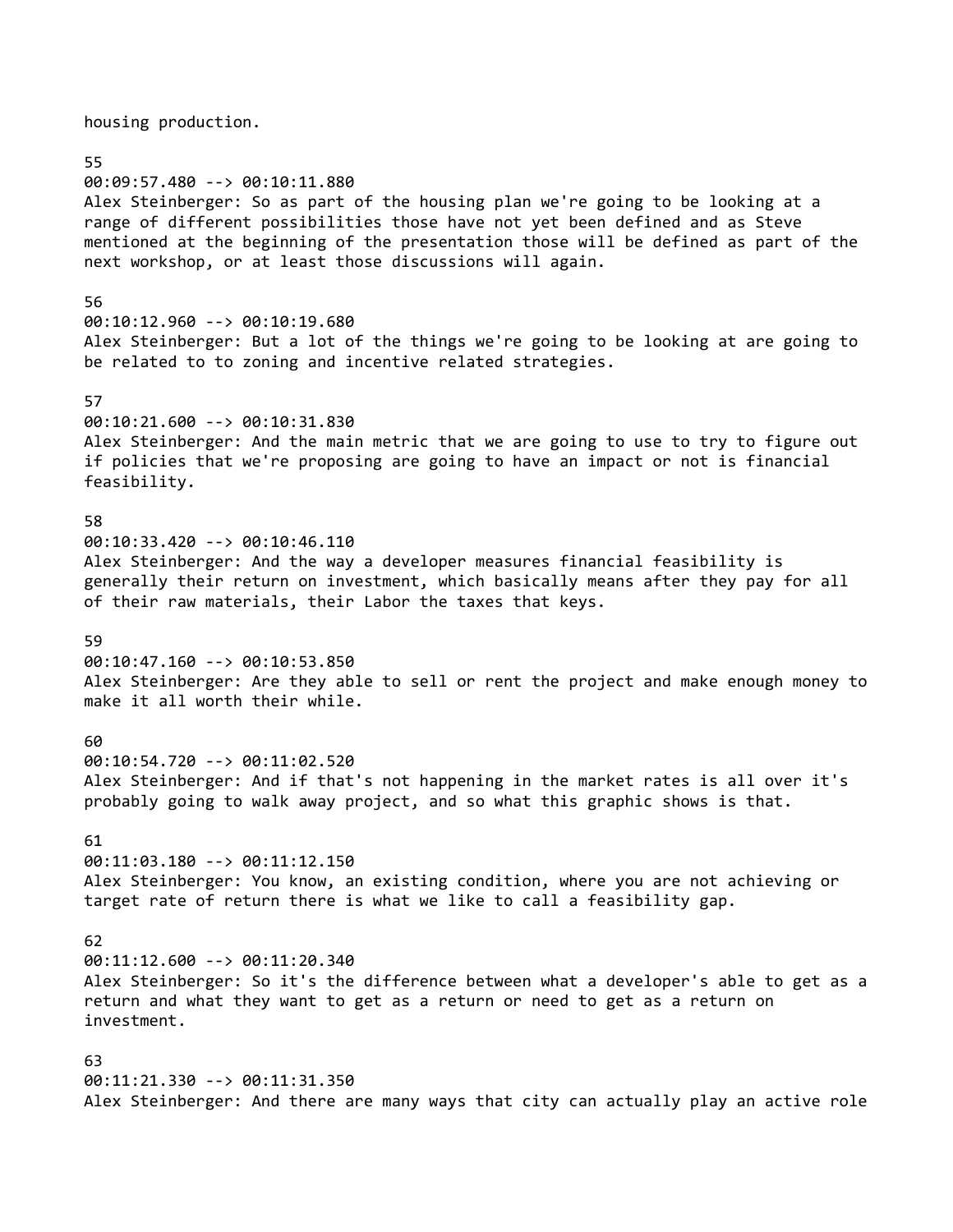in closing that feasibility gap, some of those things are, as we discussed previously changes to zoning. 64 00:11:32.160 --> 00:11:43.320 Alex Steinberger: Potentially discounts to land that is publicly owned development incentives and even streamlining of permitting processes can help close the feasibility gap. 65 00:11:44.340 --> 00:11:51.780 Alex Steinberger: In the next few slides we're going to provide a few examples of some of these things just to show you how they can have an impact on feasibility. 66 00:11:52.140 --> 00:11:59.640 Alex Steinberger: But again, this is not an exhaustive list, and the actual strategies that are considered as part of the housing plan are going to talk about in the next workshop. 67 00:12:01.350 --> 00:12:12.960 Alex Steinberger: So how can streamline permitting encourage housing production well when permitting is uncertain or takes a long time developers see that as risk and cost. 68 00:12:13.800 --> 00:12:22.020 Alex Steinberger: risk, in that it makes their project less certain to go through or potentially could involve revisions to their projects and cost for that very same reason. 69 00:12:22.500 --> 00:12:37.410 Alex Steinberger: They have to go back and revise something or delay, they can lose money in the process so by having streamlined permitting for certain types of projects, you can actually reduce costs and risk for developers and thereby make housing more feasible. 70 00:12:40.020 --> 00:12:48.270 Alex Steinberger: Incentives or another way to encourage housing production, there are many different kinds of incentives, these can be things like reductions to fees. 71 00:12:48.900 --> 00:12:59.490 Alex Steinberger: Tax abatements or even increases in the amount of buildable area of a project so increases in height or Florida area ratio or the number of units

that you can build.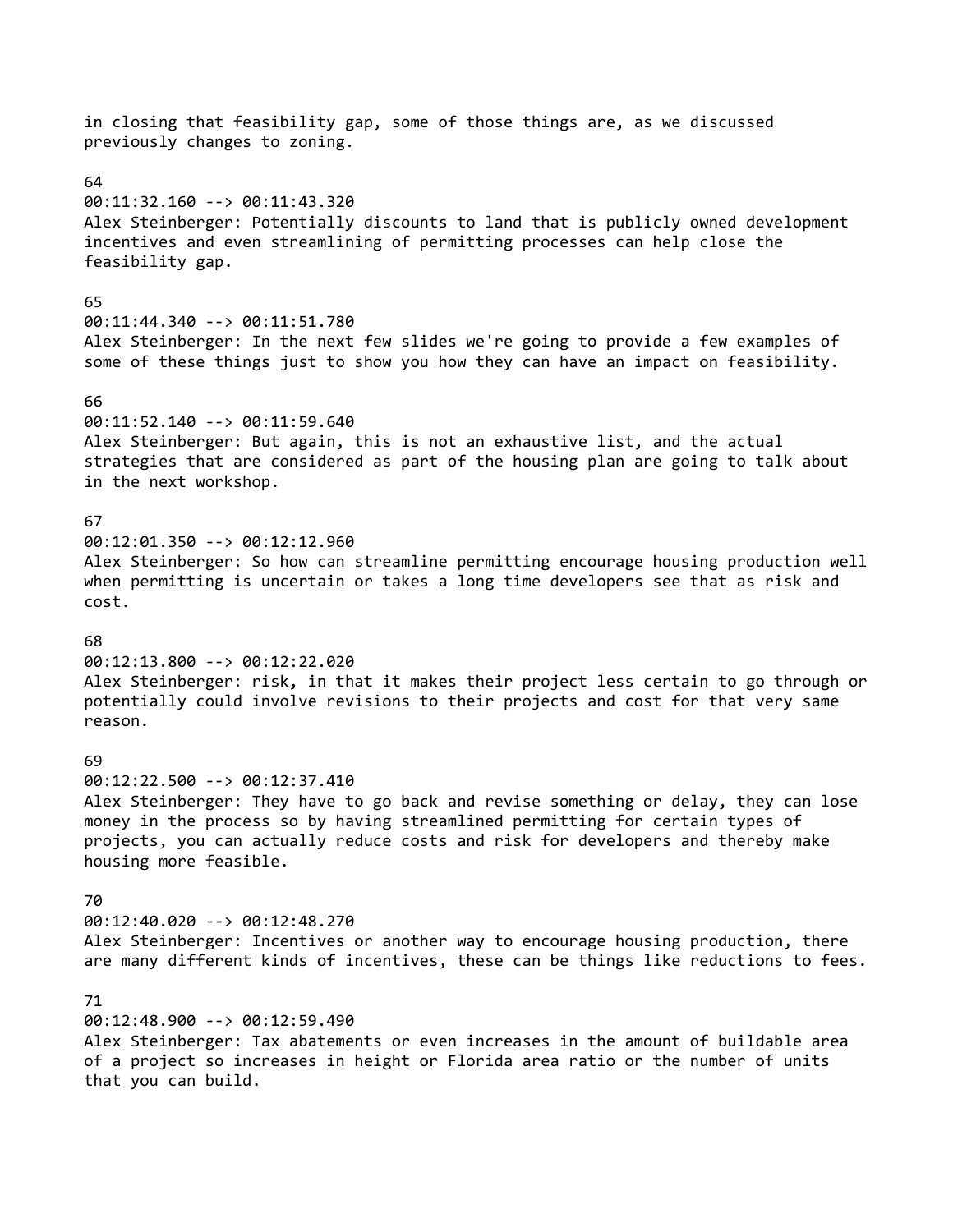72 00:13:00.300 --> 00:13:08.820 Alex Steinberger: In this example from sacramento we see how reductions in impact fees which are the fees that are charged to development. 73 00:13:09.660 --> 00:13:23.550 Alex Steinberger: When it incurs costs to the sewer and water system those fees are reduced, it can increase the return on investment for a nonprofit developers so that's one example of how incentives can encourage housing production. 74 00:13:25.290 --> 00:13:38.370 Alex Steinberger: Another potential strategy is get the right down or reduction in cost of publicly on land, this is sometimes called a Public Private Partnership or p3 for short. 75 00:13:38.820 --> 00:13:49.950 Alex Steinberger: And the way this increases housing production is that the city can reduce the cost to a developer for land that's a pretty substantial piece of their overall developer pro forma. 76 00:13:50.790 --> 00:13:56.640 Alex Steinberger: And if they do that they can also encourage the developer, to provide things like more affordable housing. 77 00:13:57.180 --> 00:14:09.300 Alex Steinberger: or public amenities, like a like clauses or even community services like clinics so it's a way to not only increase housing production but also get more public benefit, out of a project. 78 00:14:11.460 --> 00:14:20.370 Alex Steinberger: there's a whole bunch of different zone changes that can also be considered as a way to increase housing production here, just a few examples, this one related to parking. 79 00:14:21.090 --> 00:14:30.750 Alex Steinberger: parking is kind of a double whammy for a developer, because it not only costs money to build and generally isn't charged for by a developer. 80 00:14:31.500 --> 00:14:43.290 Alex Steinberger: But it also competes with the leasable area of building on a site for space, if I have to build a bunch of parking as to make my building smaller,

which means I have less space that I can lease out and make money.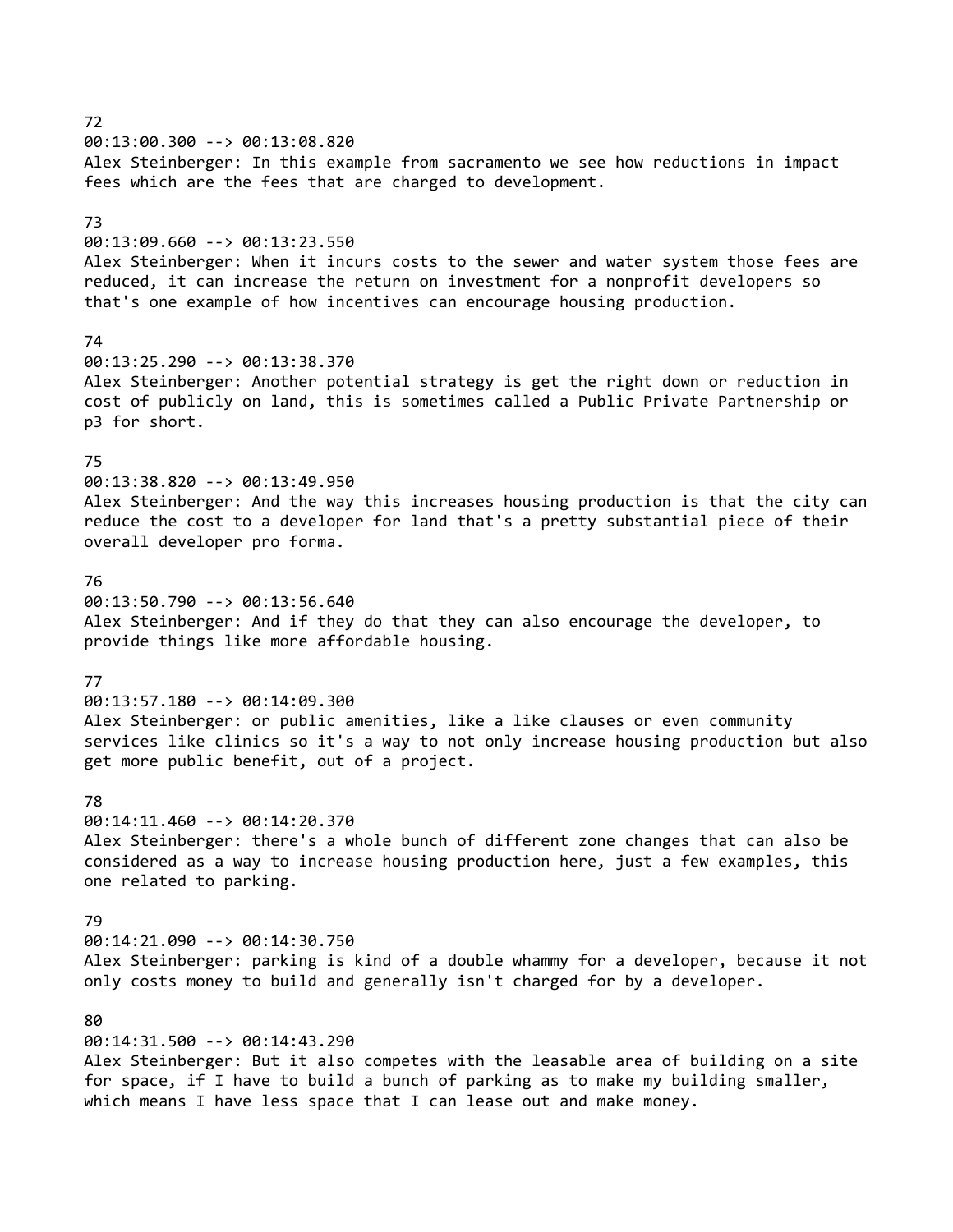81 00:14:44.490 --> 00:14:53.640 Alex Steinberger: And also, I have to build all that parking which cost me additional money, so these two charts show how, on the one hand parking can be passed on to the. 82 00:14:54.210 --> 00:15:07.800 Alex Steinberger: end user, the resident increase the cost of housing, but also how parking can reduce the developers profit if they have to provide too much of it so part reducing parking requirements is one way that we can encourage housing production. 83 00:15:09.540 --> 00:15:17.220 Alex Steinberger: Another potential type of code change that can encourage housing production is reduction setbacks setbacks are. 84 00:15:18.540 --> 00:15:23.430 Alex Steinberger: Are the things in a code that define how far away from the last line of building has to be built. 85 00:15:24.150 --> 00:15:31.170 Alex Steinberger: And in this example for also from from sacramento we see that the setbacks, and this is own require the building to be. 86 00:15:32.100 --> 00:15:40.680 Alex Steinberger: At least 25 feet from the front of a lot, which means the building us to be rather small, which means it can contest to contain less units, which means the. 87 00:15:41.130 --> 00:15:58.020 Alex Steinberger: developer makes less profit but by reducing the setbacks you the bigger building, you can put the parking on a more advantageous configuration on the site and the developer gets a higher return, and it also results in more affordable housing by design. 88 00:16:00.720 --> 00:16:06.990 Alex Steinberger: Those are just a couple of examples there's no one strategy there's no silver bullet that just solves all your housing problems. 89 00:16:07.500 --> 00:16:12.060 Alex Steinberger: Obviously, and they're going to be many other things discussed as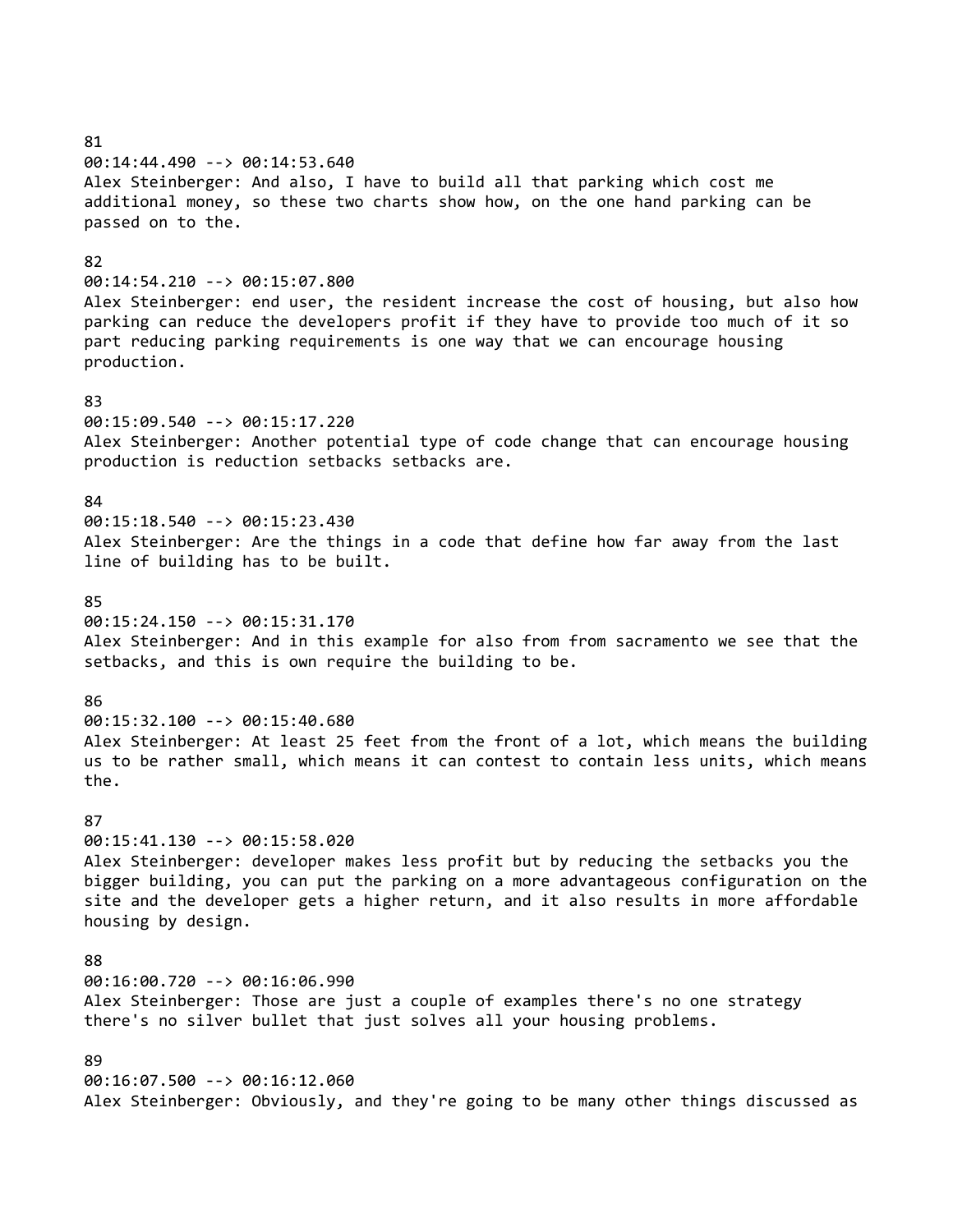part of this project. 90 00:16:12.750 --> 00:16:25.110 Alex Steinberger: These These could include things like exclusionary zoning or density bonuses or transfers of development rights list goes on point is, many of those things are going to be discussed in workshop number three. 91 00:16:26.100 --> 00:16:32.220 Alex Steinberger: But what we'll talk about next is how we are going to actually measure how effective each of these strategies might be. 92 00:16:34.320 --> 00:16:44.070 Alex Steinberger: So we do that through the design testing process and design testing process has three steps, the first step is test fits So these are physical. 93 00:16:45.000 --> 00:16:52.140 Alex Steinberger: fits of different development standards on a specific site trying to test out what can be built if we change zoning regulations.  $Q_{\Lambda}$ 00:16:53.040 --> 00:17:02.040 Alex Steinberger: And then we take those proposed changes and we plug them into a developer's pro forma, which is essentially a way that a developer figures out if a project is feasible. 95 00:17:03.090 --> 00:17:18.750 Alex Steinberger: And finally, we scale that all up to the city wide level, to see if we made this change across the entire city or in specific zones, what would that mean for the amount of housing that could be produced is it actually going to make a big enough difference to make it worth our while. 96 00:17:20.400 --> 00:17:24.540 Alex Steinberger: So test fits are going to be led by optical design and Lisa was consulting. 97 00:17:25.620 --> 00:17:37.440 Alex Steinberger: They will use their architecture magic to look at individual sites test out different changes to zoning regulations and see what sorts of new building types that might enable. 98 00:17:38.940 --> 00:17:43.260 Alex Steinberger: And then we're going to take that information and plug it into our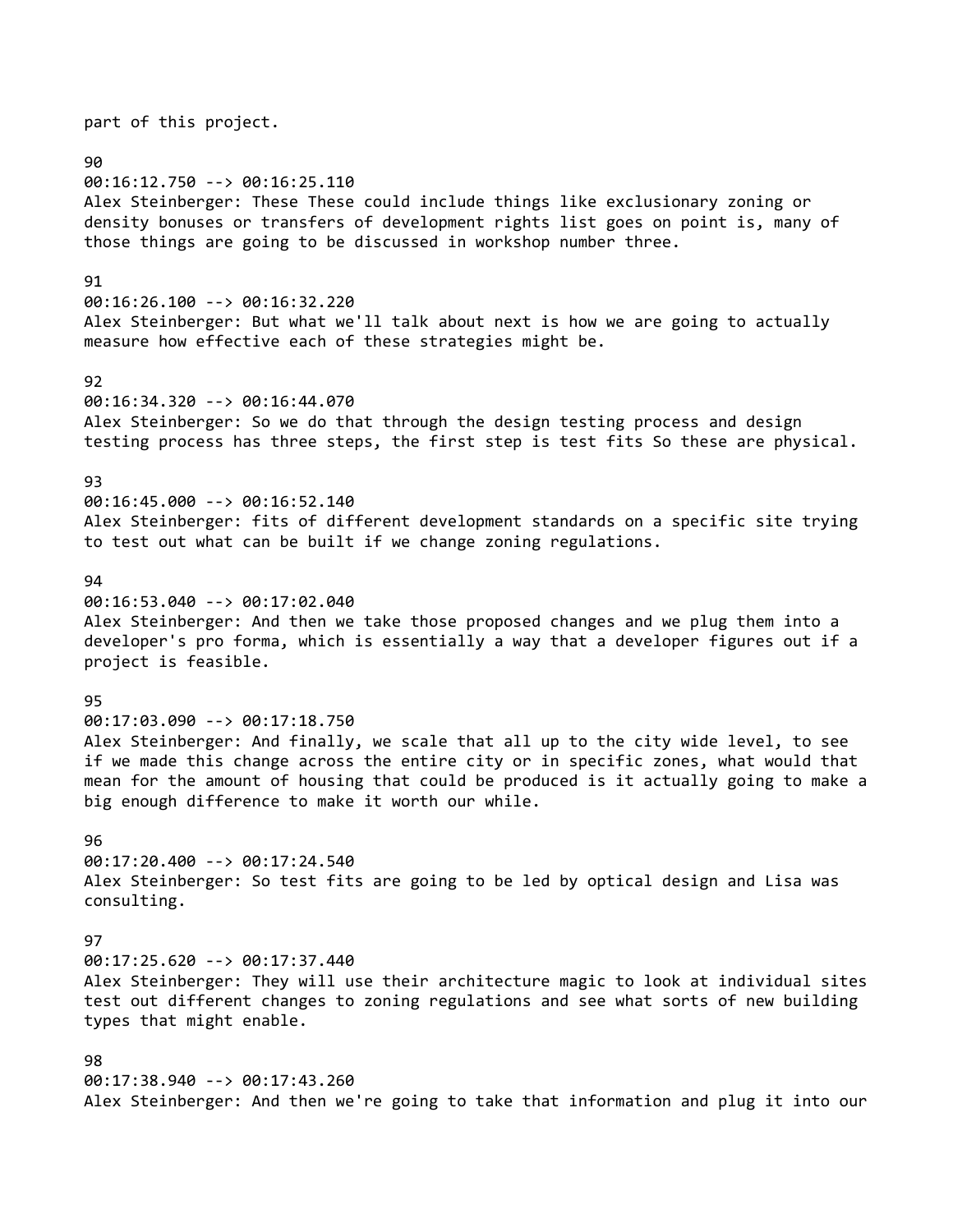developers performance.

# 99

00:17:43.770 --> 00:17:54.600 Alex Steinberger: and actually see what it does to the the return on investment that a developer might get out of that project, so we look at it from this market based developer perspective.

# 100

00:17:55.200 --> 00:18:11.640 Alex Steinberger: Obviously we don't just care about the developers return, we also care that these changes are making housing more affordable by design, so the developers passing less costs on to the owner or the renter and housing, even at market rate is getting more affordable that's the goal.

### 101

00:18:14.700 --> 00:18:25.230 Alex Steinberger: And then, how do we take that and scale it up to the city wide level we use type of analysis, called the residual land value analysis and what that means is that.

# 102

00:18:26.040 --> 00:18:35.280 Alex Steinberger: You can think of a developer's pro forma as having several different supplements, they have to account for their cost of construction their fees or taxes.

### 103

00:18:35.760 --> 00:18:47.940 Alex Steinberger: They have to break off a chunk of all of that that they want to be their profit their desired profits and what that leads as as a leftover kind of a thing that we solve for is the cost of land.

### 104

00:18:49.200 --> 00:18:58.260 Alex Steinberger: So if we change a development standard, for instance, it might change the cost of construction or the amount of profit, they might receive and will also change the.

# 105

00:18:58.860 --> 00:19:06.210 Alex Steinberger: Maximum cost of land that they're willing to pay and that creates new opportunities for housing, a new parts of the city eventually where.

#### 106

00:19:06.840 --> 00:19:21.330

Alex Steinberger: land was too expensive for, but now has become achievable because we've changed some sort of developed standard so that allows us to see on the site by site basis across city how policy changes can impact overall housing production.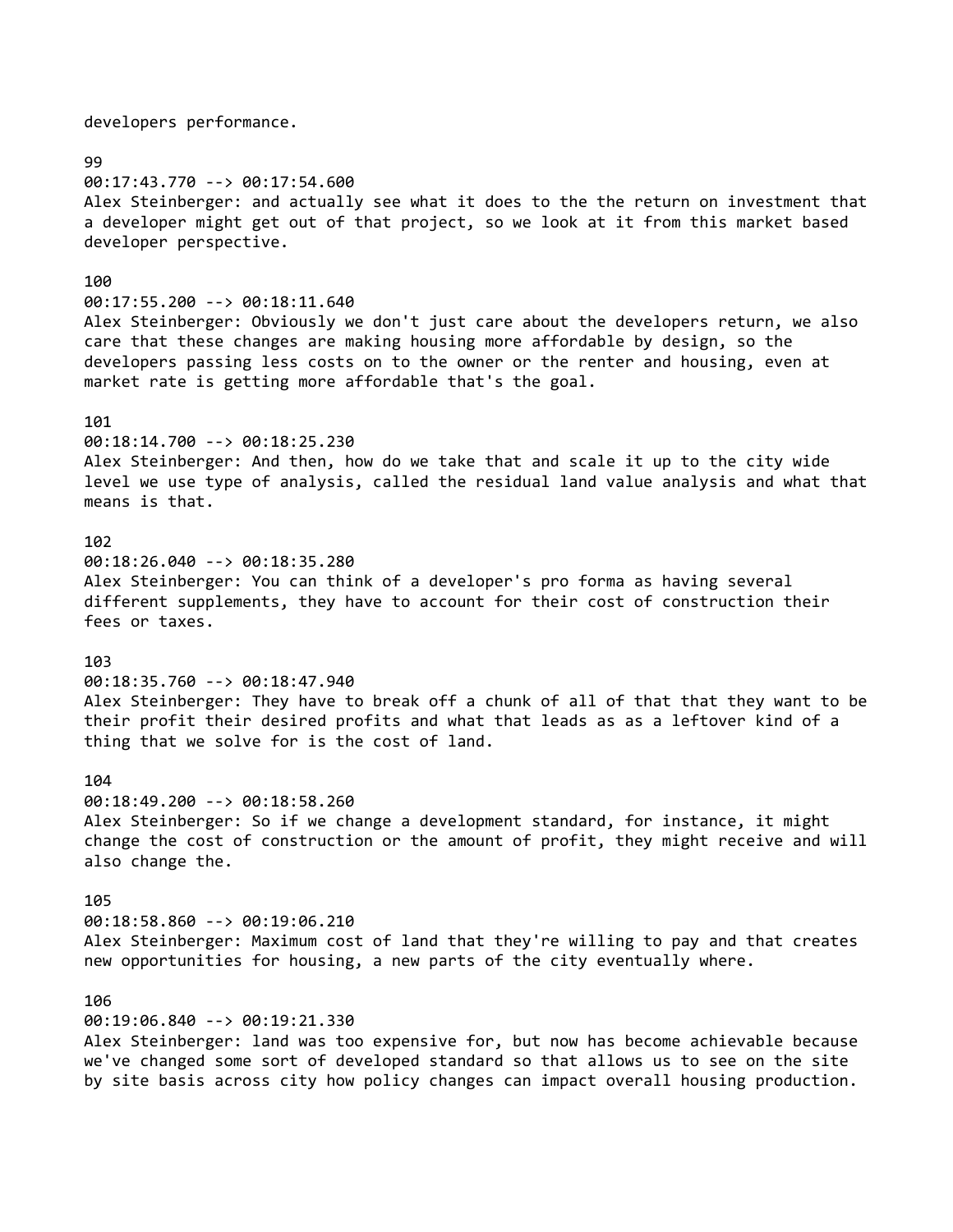107 00:19:22.530 --> 00:19:29.520 Alex Steinberger: So you know, in a general sense, what we're doing is we're we're figuring out which levers which policy levers, we can pull. 108 00:19:29.910 --> 00:19:41.820 Alex Steinberger: And what the impact of each policy lever moving will be at the city wide scale so we're going to look at things like development regulations and potentially streamlining and incentives to see what the impact might be. 109 00:19:43.560 --> 00:19:53.430 Alex Steinberger: And will actually be able to quantify both under existing conditions existing zoning how much housing, we think might be built within the next few years. 110 00:19:54.030 --> 00:20:01.320 Alex Steinberger: And then, if we pull on one of those policy levers how that might change the amount of housing that could be built in the next few years. 111 00:20:02.340 --> 00:20:15.150 Alex Steinberger: And and that'll be an exciting thing exciting part of the project that won't actually start until we get some policy ideas which you all stakeholders say staff participants in the workshop we're going to help generate. 112 00:20:16.200 --> 00:20:17.700 Alex Steinberger: In a little little while here. 113 00:20:19.140 --> 00:20:27.930 Alex Steinberger: So in summation there are many strategies that are going to be looked at as part of this project to try to close the feasibility gap. 114 00:20:29.160 --> 00:20:36.720 Alex Steinberger: Our job is to analyze each of those policies at the site level and then scale that up to the city wide level to see. 115 00:20:37.080 --> 00:20:52.500 Alex Steinberger: Are we moving the needle are we actually creating substantial increases to housing supply as part of the as a result of these policies and then and how much how much housing production may they actually encourage in the future. 116 00:20:54.300 --> 00:21:01.920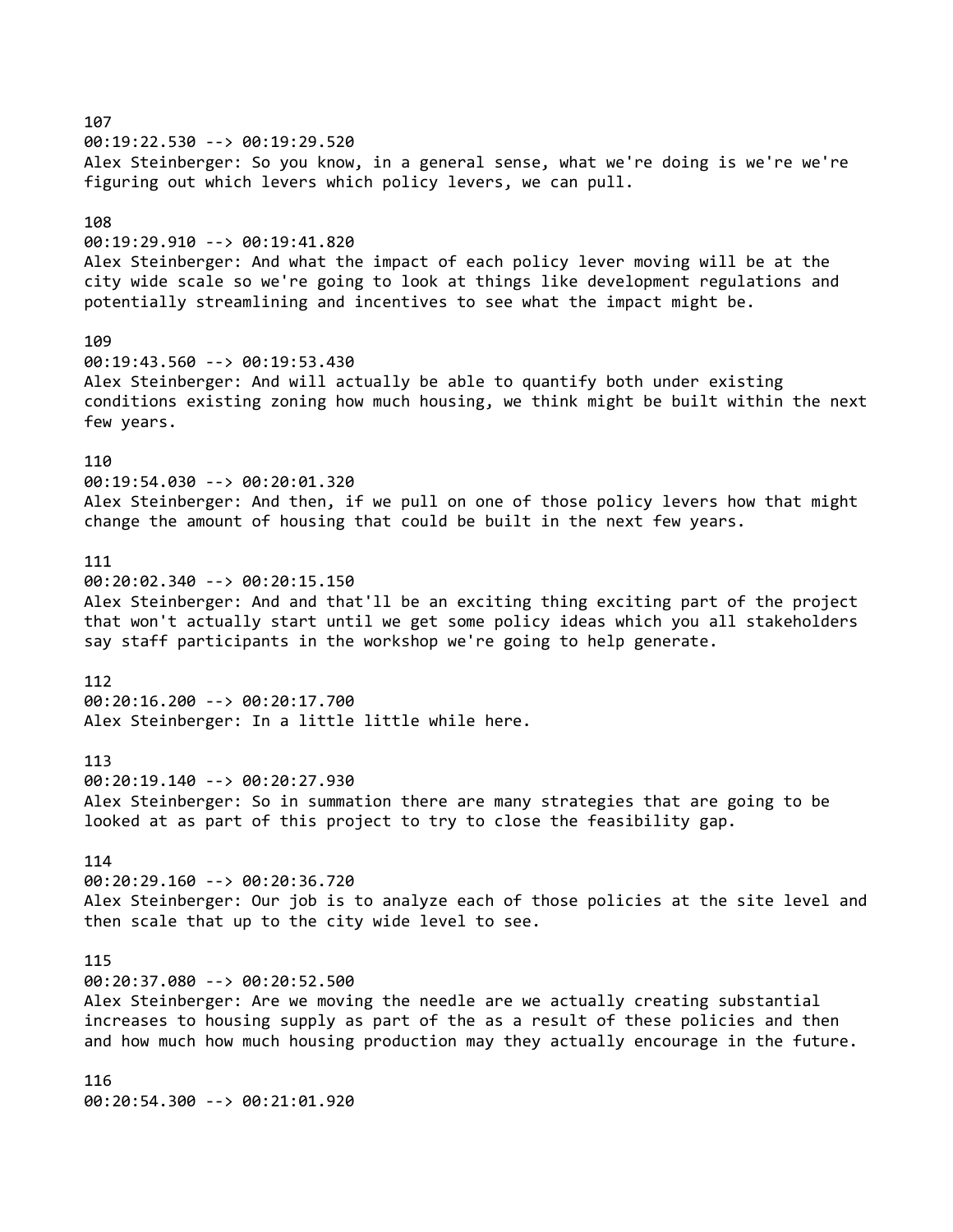Alex Steinberger: So with that I will open it up to questions if there are any can feel free to type them into the chat. 117 00:21:02.400 --> 00:21:14.700 Alex Steinberger: or just unmute yourself, and let me know if you have a question and we also have Natalia here from opposite coasts, who can help us answer any questions that kind of go beyond cascadia is part of the project. 118 00:21:33.420 --> 00:21:37.230 Alex Steinberger: Anyone from the city have anything to to add to that. 119 00:21:38.550 --> 00:21:40.920 Alex Steinberger: Steve or others. 120 00:21:44.250 --> 00:21:50.310 Steve Mitchell: You know not right now Alex Thank you very much for that presentation this is really just kind of laying the groundwork. 121 00:21:50.730 --> 00:22:01.020 Steve Mitchell: As I said, for our next workshop where we're really going to start diving into some of these techniques that can be used to make housing more affordable, but. 122 00:22:01.860 --> 00:22:06.030 Steve Mitchell: The purpose of tonight was really just to kind of give you all kind of an understanding. 123 00:22:06.450 --> 00:22:18.420 Steve Mitchell: of how we're going to do that and kind of laying out some of the factors that we're going to be looking at and then you know Alex and his team is going to be are going to be measuring the impact of some of those changes so. 124 00:22:19.650 --> 00:22:28.680 Steve Mitchell: You know, appreciate everyone participating tonight again if you have any questions feel free basket city staff asked him for. 125 00:22:29.910 --> 00:22:34.650 Steve Mitchell: Articles or Alex and Okay, I think we have one question here. 126 00:22:36.690 --> 00:22:46.920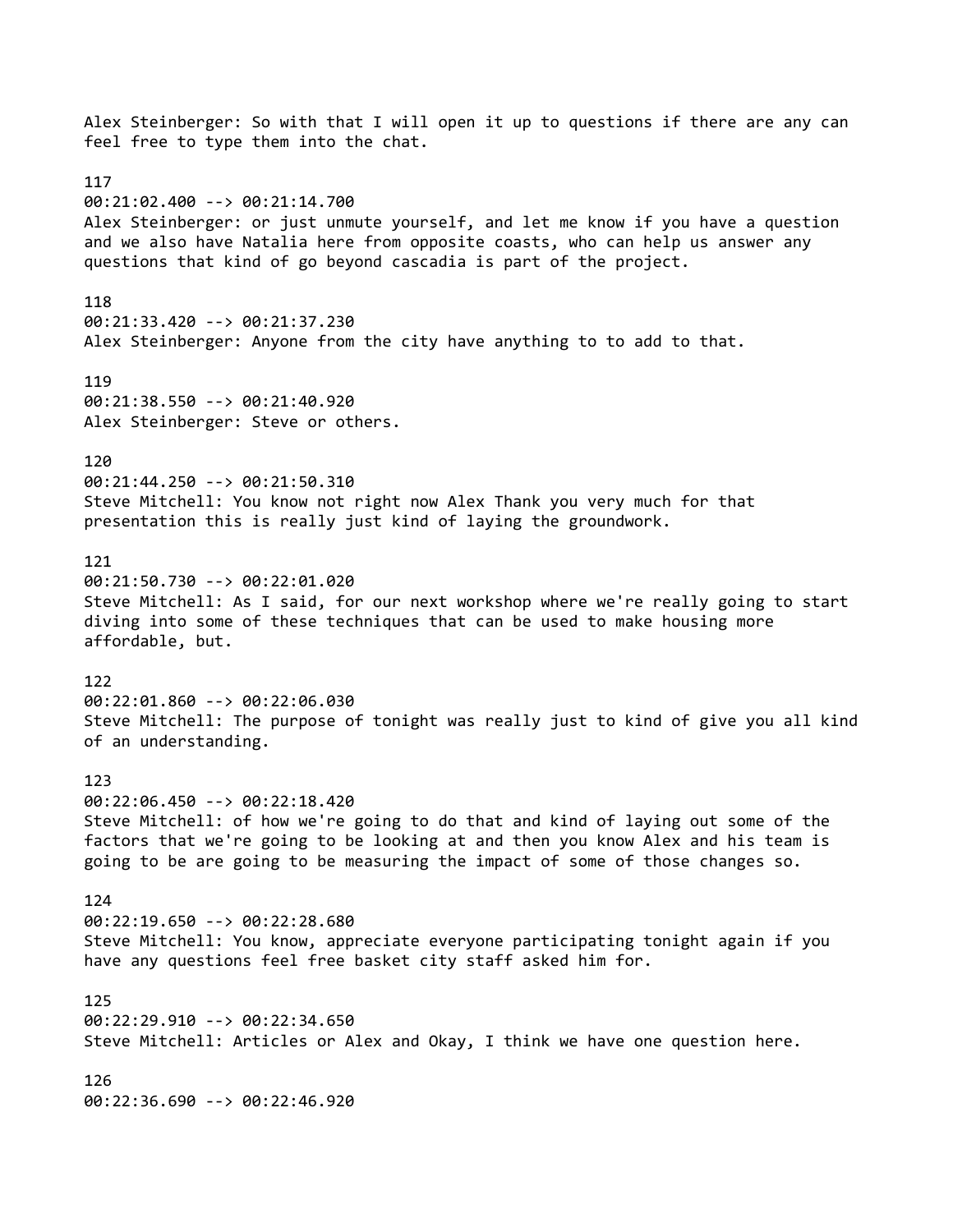Alex Steinberger: yeah thanks for that um so Matthew asks what parking and setback requirements, does the city require right now for development and why. 127 00:22:48.450 --> 00:23:02.250 Alex Steinberger: bike i'll just respond to a little bit of that, but I think that's going to be probably a complicated answer, but at a basic level it's going to vary zone by zone every zone is going to have different requirements. 128 00:23:03.780 --> 00:23:09.420 Alex Steinberger: And, as with regards to why I think i'll let Steve answer that piece of it. 129 00:23:09.840 --> 00:23:14.520 Steve Mitchell: Sure sure, so you know, yes, as Alex indicated it does vary by zone. 130 00:23:15.150 --> 00:23:23.010 Steve Mitchell: So you know in our single families zones which are most of our neighborhoods we have relatively large setbacks, you know as you go into any of our. 131 00:23:23.370 --> 00:23:32.730 Steve Mitchell: residential neighborhoods you'll see that the houses are set back from the street generally quite a ways they usually have large very arts, they have side yards. 132 00:23:33.210 --> 00:23:43.140 Steve Mitchell: That has kind of been the Community feel that modesto has traditionally wanted for its neighborhoods but, as you get into some of our higher density zones those standards start changing a bit. 133 00:23:43.590 --> 00:23:54.660 Steve Mitchell: And when you get into our downtown you'll notice it's quite a bit different we have we have very we have much lowers setbacks, and so the buildings tend to be much closer to the street. 134 00:23:55.200 --> 00:24:08.610 Steve Mitchell: go right up to the property line in many cases it's really just a different feel and the zoning zoning regulations are varied because of that just the different type of field, so to speak, that you want, in a neighborhood. 135 00:24:09.420 --> 00:24:18.720 Steve Mitchell: Also, to maintain maybe perhaps more compatibility, you know people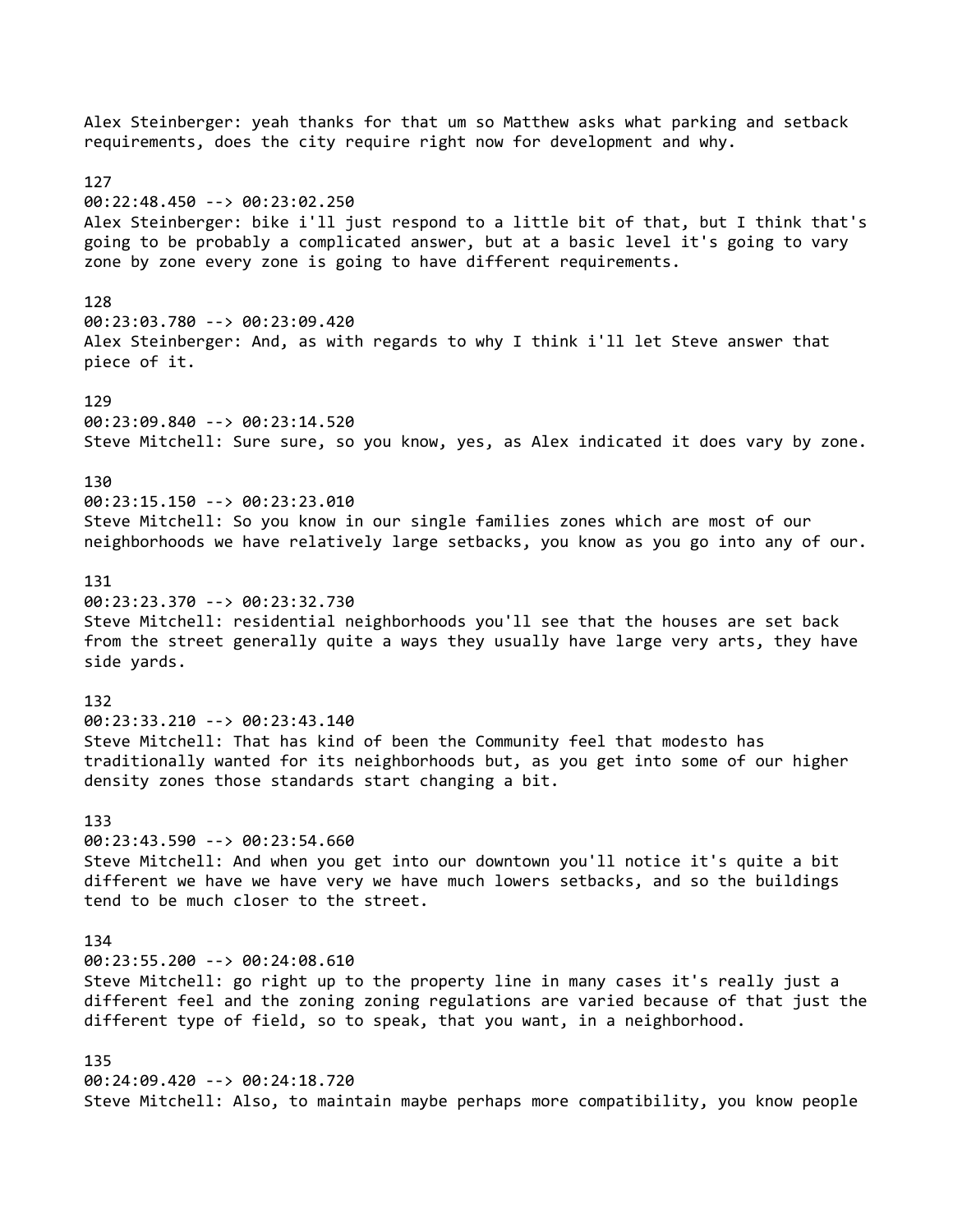in a single family neighborhoods generally have a you know, an expectation that there will have some privacy. 136 00:24:19.110 --> 00:24:24.780 Steve Mitchell: And they'll have kind of their own opens by private open space guards to to enjoy. 137 00:24:25.710 --> 00:24:31.320 Steve Mitchell: In you know downtown setting, you know that that expectation might be a little different people. 138 00:24:31.740 --> 00:24:45.720 Steve Mitchell: Maybe are looking for a more urban type of experience, where you don't have so much large open space on your individual lots so just kind of in a nutshell that's kind of why our zoning regulations are where they are. 139 00:24:47.880 --> 00:24:55.380 Mitali Ganguly: yeah and if I could just join and sorry this is mythology from articles as Alex mentioned, we have been working on. 140 00:24:55.830 --> 00:25:06.540 Mitali Ganguly: testing out different building types, how they work on different typical lot sizes that are existing city wide and which of these test fits or resulting feasible. 141 00:25:07.140 --> 00:25:16.500 Mitali Ganguly: Like outcomes or not, so we have been doing a lot of that background work and that has also led to some preliminary recommendations for where we can potentially. 142 00:25:16.830 --> 00:25:28.170 Mitali Ganguly: Look at parking and other building setbacks and other standards with an effort to try and allow a wider array of housing types to fit on existing lots so that has been part of. 143 00:25:28.470 --> 00:25:34.770 Mitali Ganguly: Both our work and we have been in discussions with the city and as both Stephen Alex mentioned, this will form. 144 00:25:35.430 --> 00:25:41.460 Mitali Ganguly: Some of the main content of workshop three which we're hoping to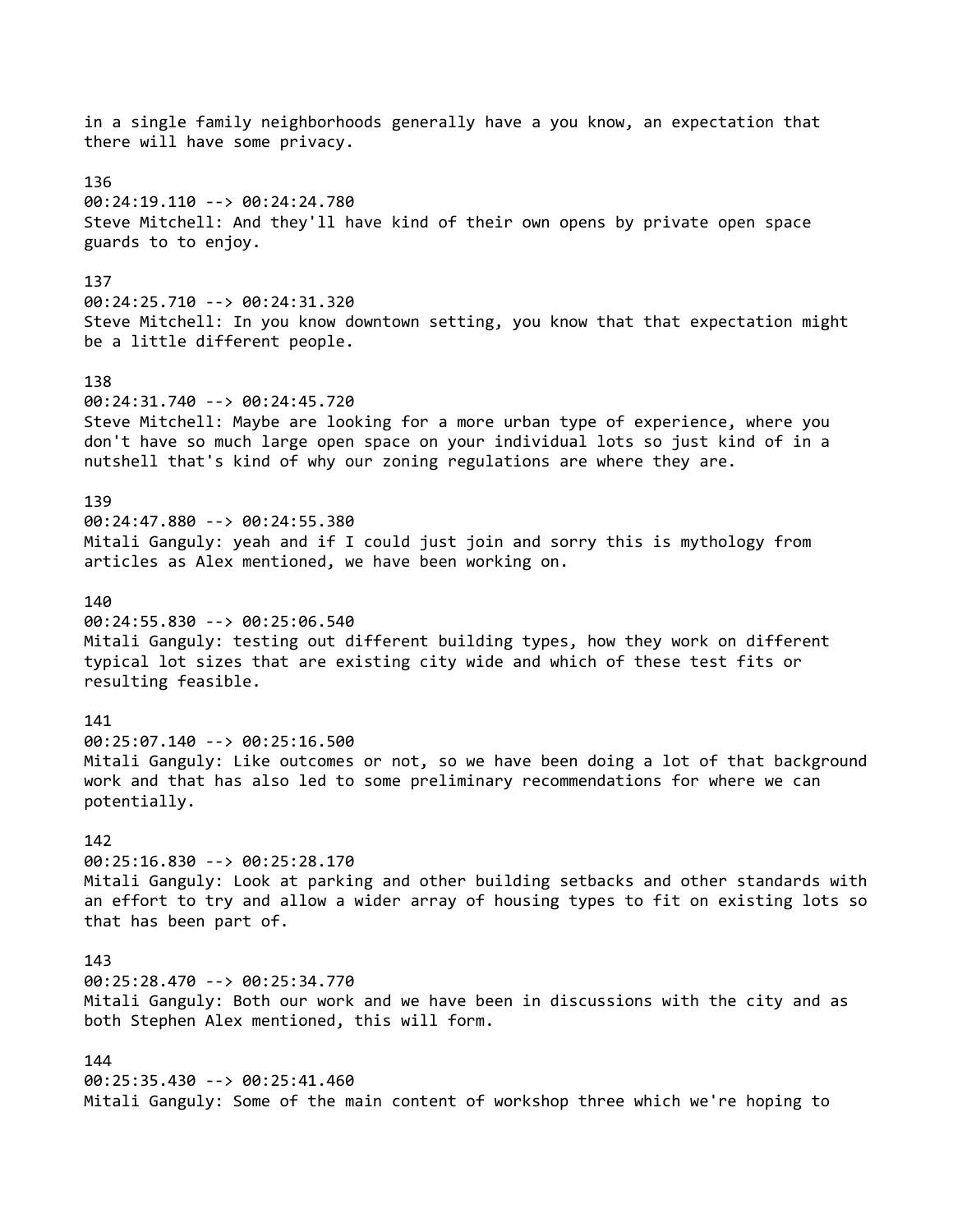schedule either like in March or April. 145 00:25:41.850 --> 00:25:51.240 Mitali Ganguly: And more information on that will be forthcoming as well, but I just wanted to add in that these are some of the critical building standards that we have been testing and looking at. 146 00:25:51.540 --> 00:25:58.020 Mitali Ganguly: With an effort to try and improve on the existing condition to allow a wider variety of housing types to be possible. 147 00:26:00.630 --> 00:26:02.430 Steve Mitchell: Now so see we have our. 148 00:26:04.020 --> 00:26:06.300 Steve Mitchell: next question to think of some Teresa jenna. 149 00:26:07.350 --> 00:26:07.830 Steve Mitchell: and 150 00:26:09.120 --> 00:26:12.300 Steve Mitchell: Perhaps you can take your metallic can take that one. 151 00:26:13.140 --> 00:26:17.400 Alex Steinberger: yeah I think that's a good segue from from mentalities previous answer. 152 00:26:18.750 --> 00:26:25.380 Alex Steinberger: So Theresa asks, in your research will you be evaluating concept of micro arms tiny on communities, not just affordable housing. 153 00:26:26.130 --> 00:26:42.030 Alex Steinberger: We can certainly evaluate the feasibility of those types of projects, but whether or not they will be part of the discussion, I think, is is really up to the discussions that happen in the next workshop but matala can can add to that if you think there's anything more to add. 154 00:26:42.990 --> 00:26:51.060 Mitali Ganguly: yeah thanks Alex that kind of covers it, but you know i'd like to add to the point that, in many cases, we might need to consider if.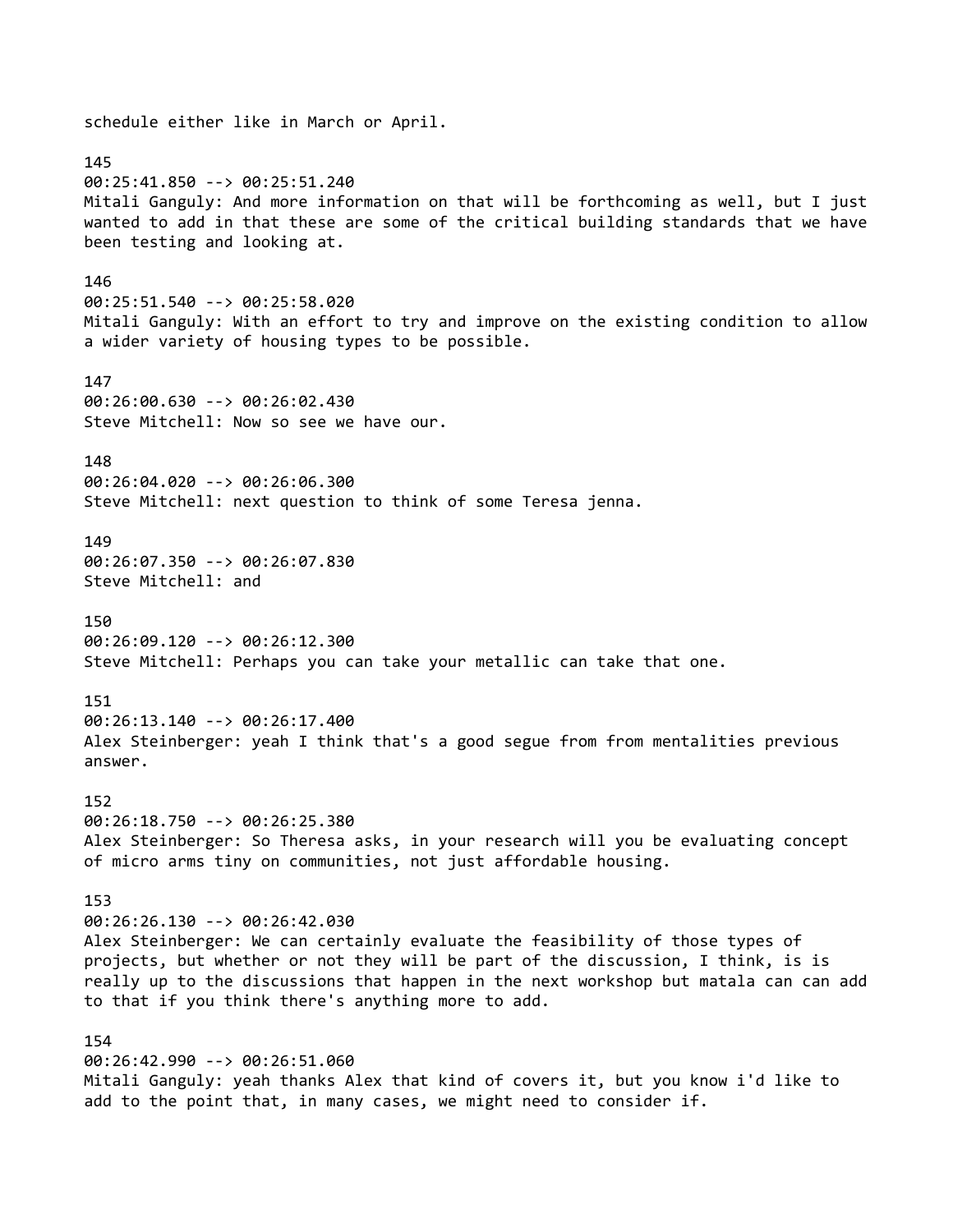00:26:51.450 --> 00:26:59.610 Mitali Ganguly: There are benefits or not of requiring minimum unit sizes, because often what we're trying to do is to look at the maximum.

### 156

00:27:00.000 --> 00:27:10.830

Mitali Ganguly: Building envelope, you know by different areas within the city different context within the city to try and shape what volume, you know is ideal and which is compatible with what's already existing there.

#### 157

00:27:11.340 --> 00:27:20.010 Mitali Ganguly: So, innovate it's a way of looking at accommodating more housing, but without drastically changing what is already existing you know, so that we don't kind of.

### 158

00:27:20.640 --> 00:27:28.440 Mitali Ganguly: Create very incompatible relationships between the existing development and the new development but, that being said, one way of.

# 159

00:27:29.100 --> 00:27:37.830 Mitali Ganguly: Like in some focus areas where we think that the amenities are existing already, we can potentially look at not requiring minimum unit sizes.

### 160

00:27:38.070 --> 00:27:53.550

Mitali Ganguly: So that automatically enables more micro units, or like just a larger number of units to be built without creating a much larger built in footprint So these are again some of the ideas and strategies that we will be discussing in the next workshop and trying to get feedback.

#### 161

00:27:56.610 --> 00:28:10.560 leroyegenberger: leroy from modesto regarding building height, is there a restriction on the number of stories that can be built on know that would involve a cost factor, too, but is there a restriction.

# 162

00:28:12.810 --> 00:28:20.970

Alex Steinberger: Thanks leroy I see you, I see that question in the chat I want to make sure that Teresa gets hers answered since she's a one ahead of you.

#### 163

00:28:22.800 --> 00:28:28.650

Alex Steinberger: Teresa you asked are you looking at the interface between public transit and land use and housing.

### 155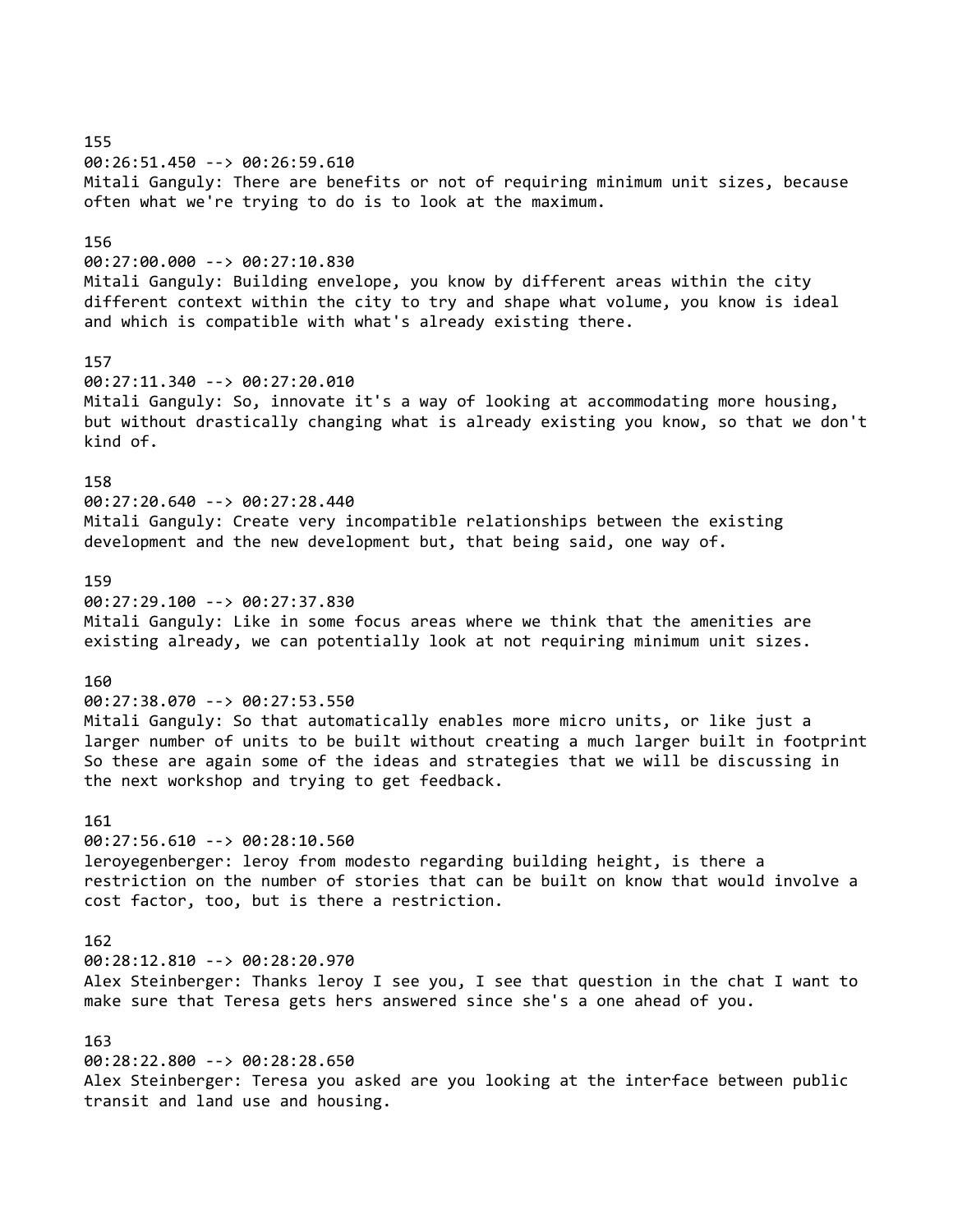164 00:28:30.150 --> 00:28:46.140 Alex Steinberger: I imagine that, as these policy proposals are being put together as they take shape that transit access will be a major component of why certain zone changes are proposed in certain locations, but mythology can. 165 00:28:46.350 --> 00:28:47.580 Alex Steinberger: instill in from there. 166 00:28:48.330 --> 00:28:52.590 Mitali Ganguly: yeah thanks Alex and yesterday so absolutely the have been considering. 167 00:28:53.100 --> 00:29:04.080 Mitali Ganguly: Like just the location of you know, like different lots within the city so, to take one step back, one of the initial tasks that we presented in the second workshop, you know this was in December and. 168 00:29:04.530 --> 00:29:12.780 Mitali Ganguly: Again, the recording as well as the presentation, the slides of that workshop are also available on the housing plan that site, if you just want to go and refer to that. 169 00:29:13.200 --> 00:29:23.160 Mitali Ganguly: But, in a nutshell, in that workshop we had presented our work on analyzing the entire city and trying to identify different types of areas within the city. 170 00:29:23.520 --> 00:29:34.920 Mitali Ganguly: and by that I mean different contexts, such as mixed use corridors, the core of downtown than the rest of downtown downtown adjacent areas, and then the predominantly visiting neighborhoods. 171 00:29:35.280 --> 00:29:42.000 Mitali Ganguly: So the reason behind you know even going ahead and trying to map out these different types of existing contacts was because. 172 00:29:42.330 --> 00:29:51.780 Mitali Ganguly: In each of these different contexts types, there is a difference in the existing land uses the kind of new land users that can be added proximity to transit.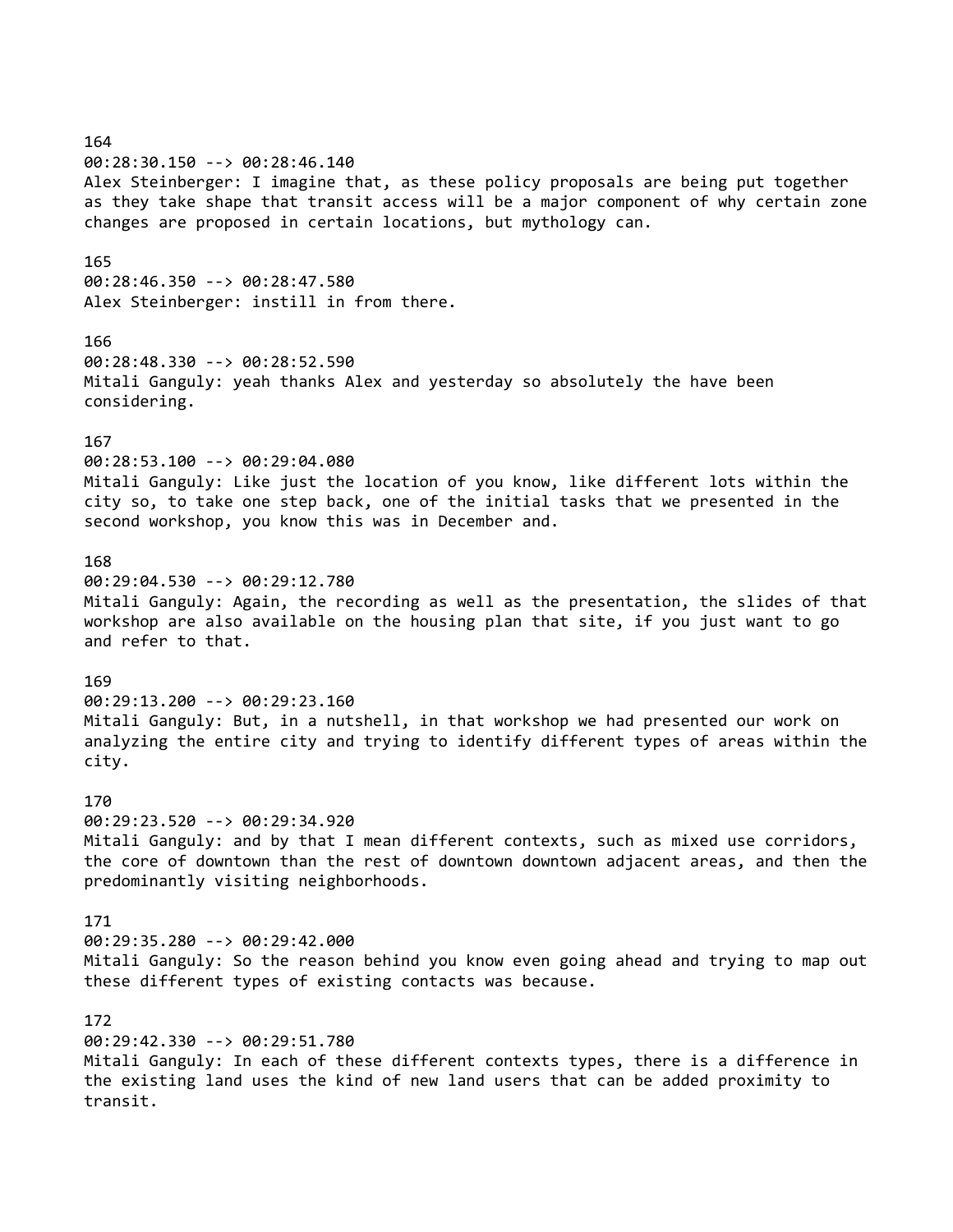173 00:29:52.140 --> 00:29:58.800 Mitali Ganguly: Also, access to other kinds of amenities, you know, etc, so definitely This is like creating the connection between transit. 174 00:29:59.520 --> 00:30:09.720 Mitali Ganguly: And just in general transportation access the street pattern and existing land users is definitely something that is almost fundamental to what we are going to be recommending, for example, we can. 175 00:30:10.140 --> 00:30:20.010 Mitali Ganguly: We can recommend that they would be a lower parking ratio required, you know for for lots and for areas which are very close to existing transit nodes. 176 00:30:20.370 --> 00:30:31.950 Mitali Ganguly: But we that would not be a sensible strategy in an area where you don't even have like regular bus access so definitely we are considering this, and this would factor into the recommendations that will come up with in the next workshop. 177 00:30:35.220 --> 00:30:47.010 Alex Steinberger: Thanks Vitaly so The next question is from leroy euro you asks how does building height factor into to building and into construction and also. 178 00:30:47.430 --> 00:30:54.810 Alex Steinberger: What are the, what are the height maximums I believe that's what you were asking when you when you chimed in so let me know if I missed anything there but. 179 00:30:55.200 --> 00:31:03.480 Alex Steinberger: This man so with regard to how it factors into the economics of building i'm not sure that's what you were asking but i'll respond to that. 180 00:31:04.890 --> 00:31:16.650 Alex Steinberger: There are different construction types that kick in when you get to certain height levels so when you're usually below five stories, you can do, mostly wood frame construction. 181 00:31:17.430 --> 00:31:24.030 Alex Steinberger: Sometimes, with a concrete podium once you get above that then you're getting into steel frame construction which is much more expensive.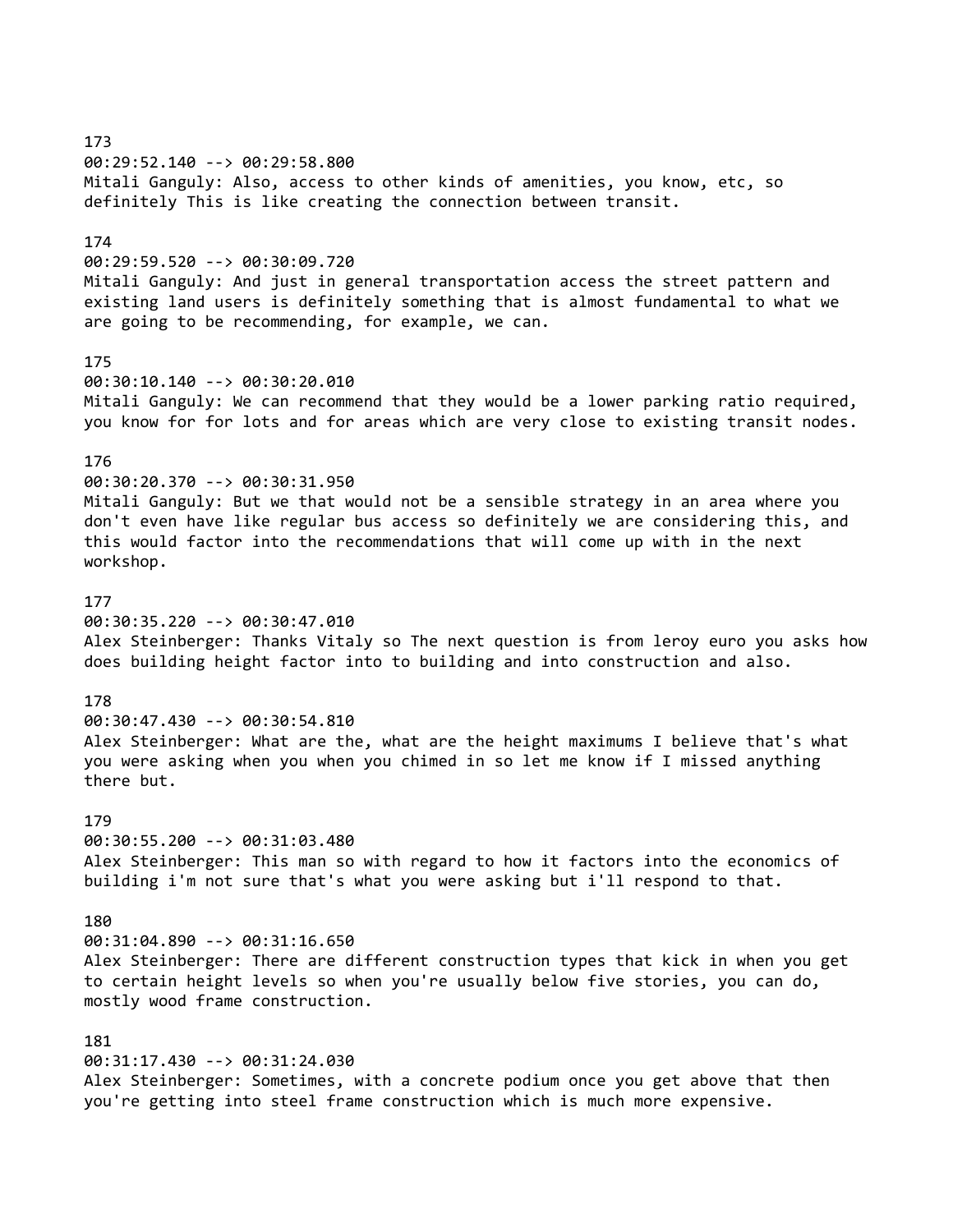182 00:31:24.420 --> 00:31:35.250 Alex Steinberger: So there are some some things that kick in at certain height levels that totally changed the way of building needs to be built and make costs potentially go up quite a bit.

# 183

00:31:36.540 --> 00:31:47.280

Alex Steinberger: But the other thing to note there is that just by increasing allowable height it doesn't necessarily make a project more feasible because a developer needs.

#### 184

00:31:47.760 --> 00:31:54.900 Alex Steinberger: More than just height yeah if you increase height, you also potentially need to increase the amount of units that they can build.

# 185

00:31:55.140 --> 00:32:02.310 Alex Steinberger: And also potentially increase or decrease the amount of parking they need to provide per unit or per square foot of commercial area.

# 186

00:32:02.670 --> 00:32:10.200 Alex Steinberger: Because otherwise is the building gets bigger you run out of space on the site you can't provide parking a surface parking lot anymore.

### 187

00:32:10.800 --> 00:32:24.720

Alex Steinberger: Once you have to go underground or inside the building things get much more expensive but that's all stuff that we're going to be testing with with our real estate pro forma as we look at some of these potential policy options.

### 188

00:32:25.800 --> 00:32:39.840

Alex Steinberger: With regard to what the standards are now again they're going to vary from zone to zone height limitations are probably most important right now in the downtown zones less so in the residential zones.

### 189

00:32:40.980 --> 00:32:55.230

Alex Steinberger: The primary regulator in those residential zones is going to be lot size units per acre but in the downtown zones height is going to be a bigger deal in terms of regulating the form of buildings.

#### 190

00:32:56.340 --> 00:33:02.130 Alex Steinberger: Is there anything else in aside from what i've already answered that you'd like to ask.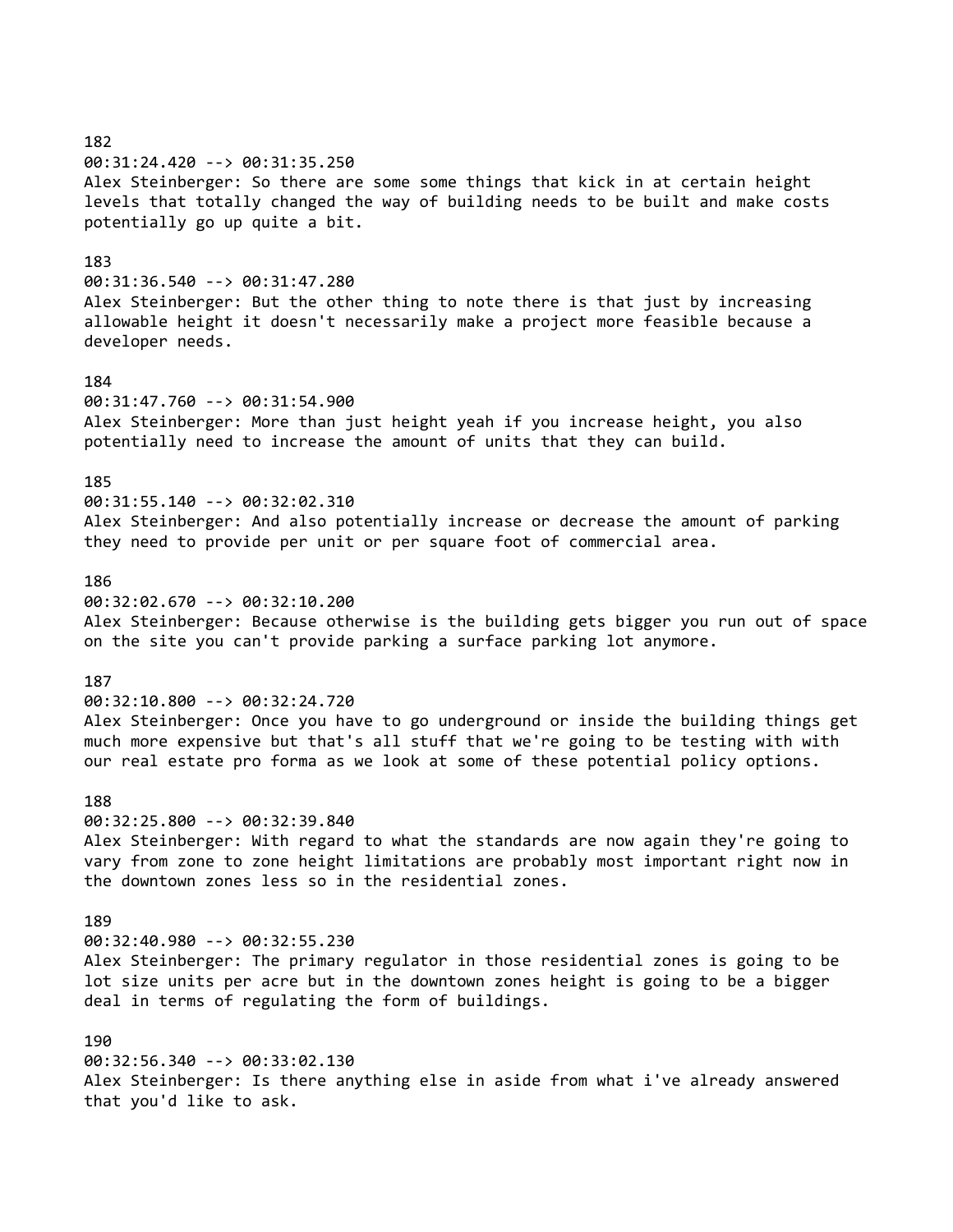191 00:33:02.640 --> 00:33:04.830 leroyegenberger: Thank you very much thank you. 192 00:33:05.550 --> 00:33:05.940 Okay. 193 00:33:07.290 --> 00:33:16.890 Alex Steinberger: Great next question is from Hannah Brady she asked if affordable housing as part of the equation for evaluating the effectiveness of these levels. 194 00:33:17.160 --> 00:33:25.920 Alex Steinberger: What metrics are you using for affordable, is that in concert with the availability availability of subsidies in our cities county or not necessarily. 195 00:33:27.240 --> 00:33:39.810 Alex Steinberger: So the metric that we would use to gauge affordability what's typically done is you measure it relative to what's called area median income or sometimes median family income. 196 00:33:40.620 --> 00:33:54.840 Alex Steinberger: And these are county level numbers, so there are calibrated to stanislaus county there, they are managed and updated every year by the Department of housing. 197 00:33:55.350 --> 00:34:05.640 Alex Steinberger: and urban development flood and so we'll use those numbers to figure out if a potential home price or rental price. 198 00:34:06.450 --> 00:34:20.730 Alex Steinberger: is affordable to someone who makes 100% of area median income, for instance, or 80% or 60% just to gauge how affordable the housing that particular policy enables could be. 199 00:34:22.350 --> 00:34:27.540 Alex Steinberger: So feel free to chime in if either in the chat if there's anything in my response that I missed. 200 00:34:32.640 --> 00:34:40.950 Mitali Ganguly: Alex i'd also like to just add in that, in terms of are we looking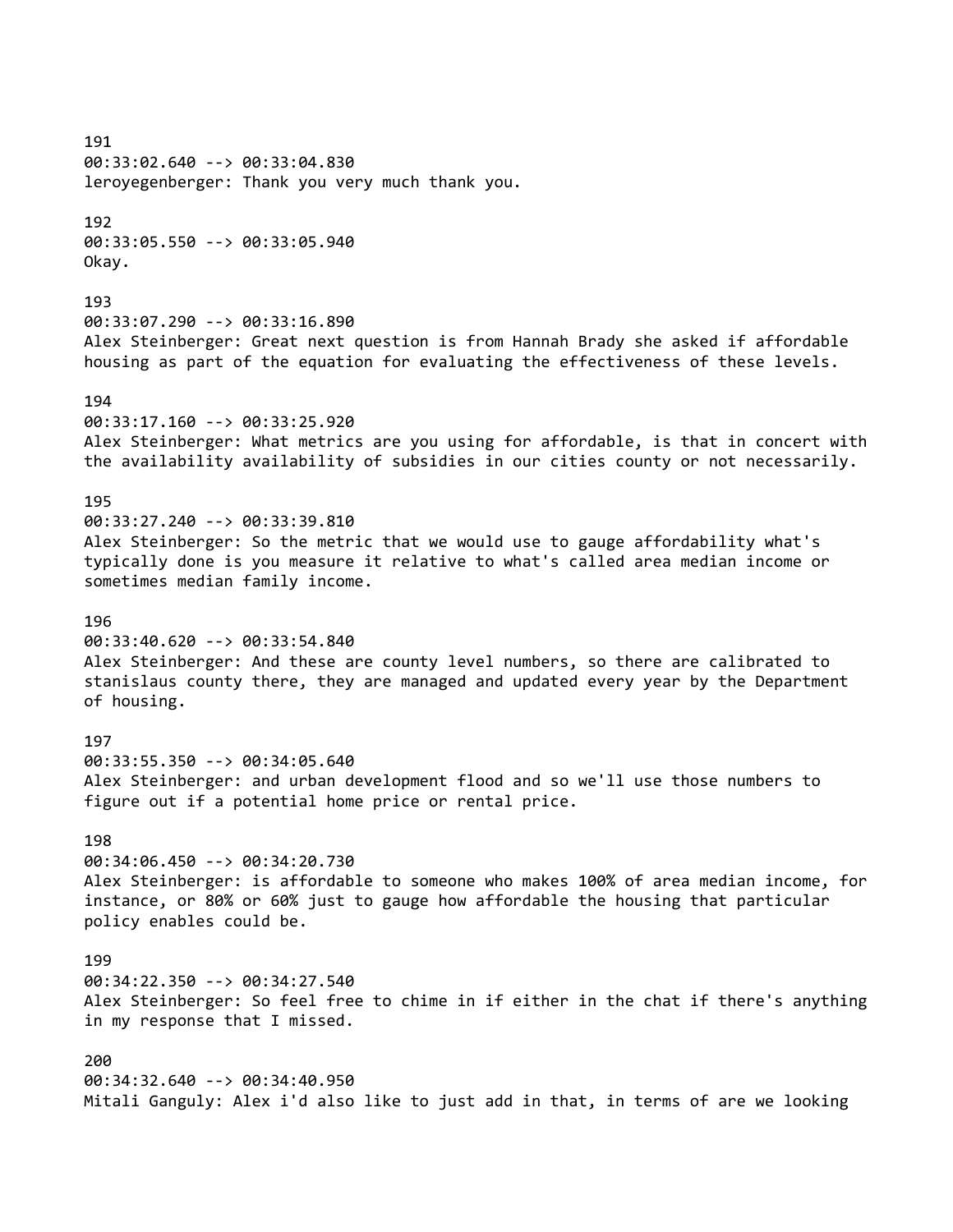as a housing plan looking only towards increasing. 201 00:34:41.850 --> 00:34:51.450 Mitali Ganguly: affordable housing no not so I mean not the way it is defined by the state were looking to boost housing production at all levels of affordability. 202 00:34:51.810 --> 00:35:04.560 Mitali Ganguly: And i'm sure the city can also chime in on that so in in a way, this would include also what is typically called affordable housing because availability of like you know kind of state help in constructing these housing and also other such. 203 00:35:05.670 --> 00:35:15.270 Mitali Ganguly: grants and funding but also affordability by design, so what that means is by looking at existing regulations and seeing how again to move the needle. 204 00:35:15.630 --> 00:35:18.720 Mitali Ganguly: To just allow a broader spectrum of housing types to be built. 205 00:35:19.290 --> 00:35:29.250 Mitali Ganguly: helps in just making housing more affordable, or at least in expanding the housing choices that people have in modesto so that also increases affordability, not just as the strict. 206 00:35:29.910 --> 00:35:39.630 Mitali Ganguly: You know the terminology, the way affordable housing this used but at all different levels of area median income, so that was also one of the chief objectives of the housing plan. 207 00:35:40.140 --> 00:35:48.570 Mitali Ganguly: And someone from the city i'm sure can also chime in on how much of the plan would be focusing on just strictly affordable housing the the the state defines it. 208 00:35:49.680 --> 00:36:06.750 Steve Mitchell: yeah I think the primary focus of the plan Italia, as you mentioned, is not so much on the government subsidized affordable housing like people tend to think of that it's more on market rate housing and the idea that, how can the desk to. 209 00:36:07.860 --> 00:36:18.180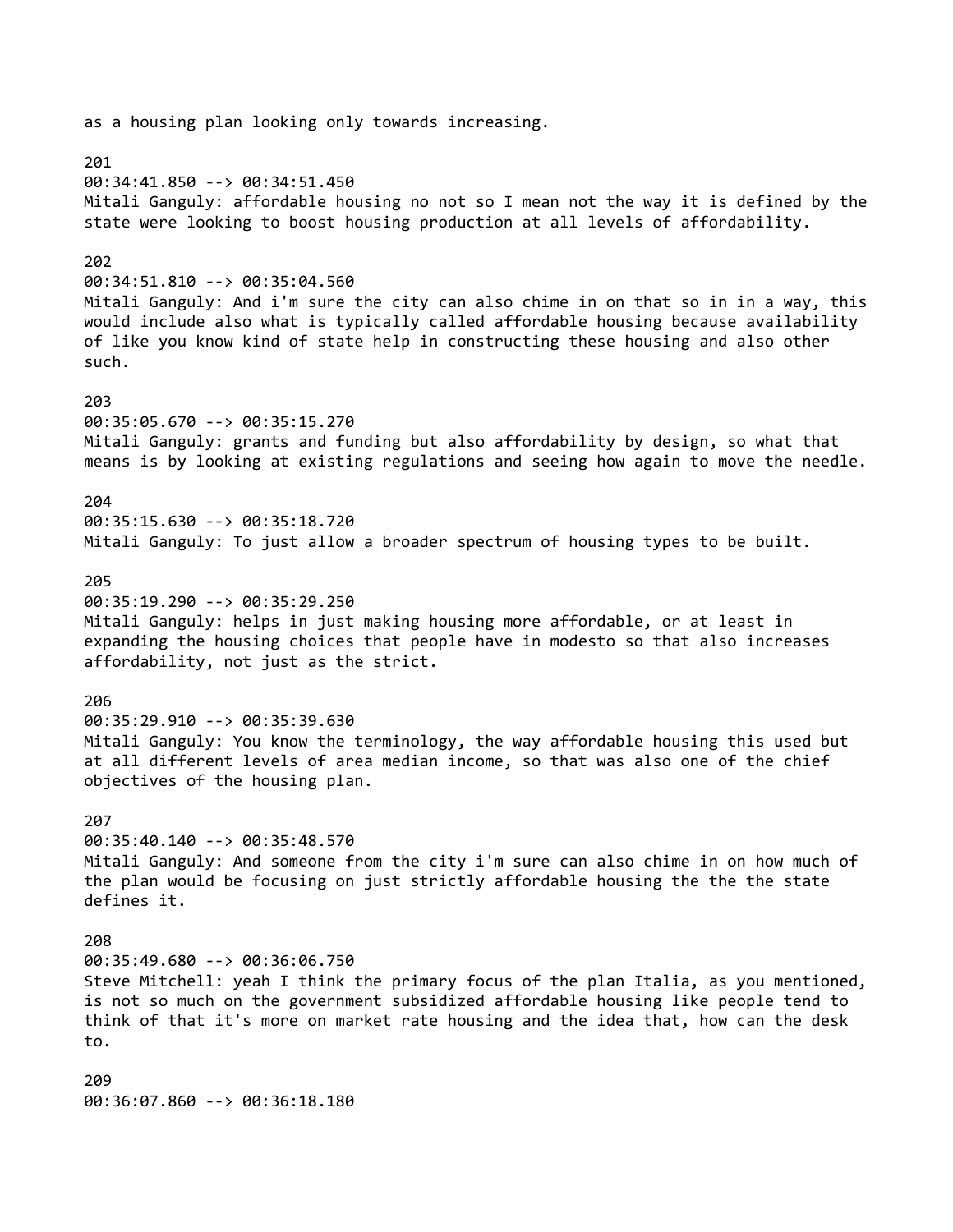Steve Mitchell: make some changes to increase housing, as you know, Alex talked about the loss of supply and demand, if you increase the amount of housing available. 210 00:36:18.660 --> 00:36:31.590 Steve Mitchell: You can start to lower the cost if you can also make some changes that make that housing more affordable to construct, you can lower the cost of housing so that's kind of the focus on just. 211 00:36:32.130 --> 00:36:40.680 Steve Mitchell: Being able to provide more housing in modesto help to lower the cost of that housing, but not specifically to address. 212 00:36:41.130 --> 00:36:54.270 Steve Mitchell: The very low income of you know, government subsidized affordable housing, the city has a number of programs for that type of housing this housing plan is not specifically geared towards that. 213 00:37:02.580 --> 00:37:13.110 Alex Steinberger: Alright, well, it looks like that is all those are all the questions that we received in the chat now if one last opportunity for anyone to chime in or. 214 00:37:14.280 --> 00:37:15.660 Alex Steinberger: message us in the chat. 215 00:37:22.110 --> 00:37:22.650 Alex Steinberger: Okay. 216 00:37:24.360 --> 00:37:29.670 Alex Steinberger: So, in terms of next steps metallica did you want to give this. 217 00:37:30.690 --> 00:37:32.640 Alex Steinberger: This slide or did you want me to do this. 218 00:37:34.590 --> 00:37:41.820 Mitali Ganguly: I mean, I guess you can just kind of walk through it, but in general the Abbey had scheduled a total of. 219 00:37:42.180 --> 00:37:50.730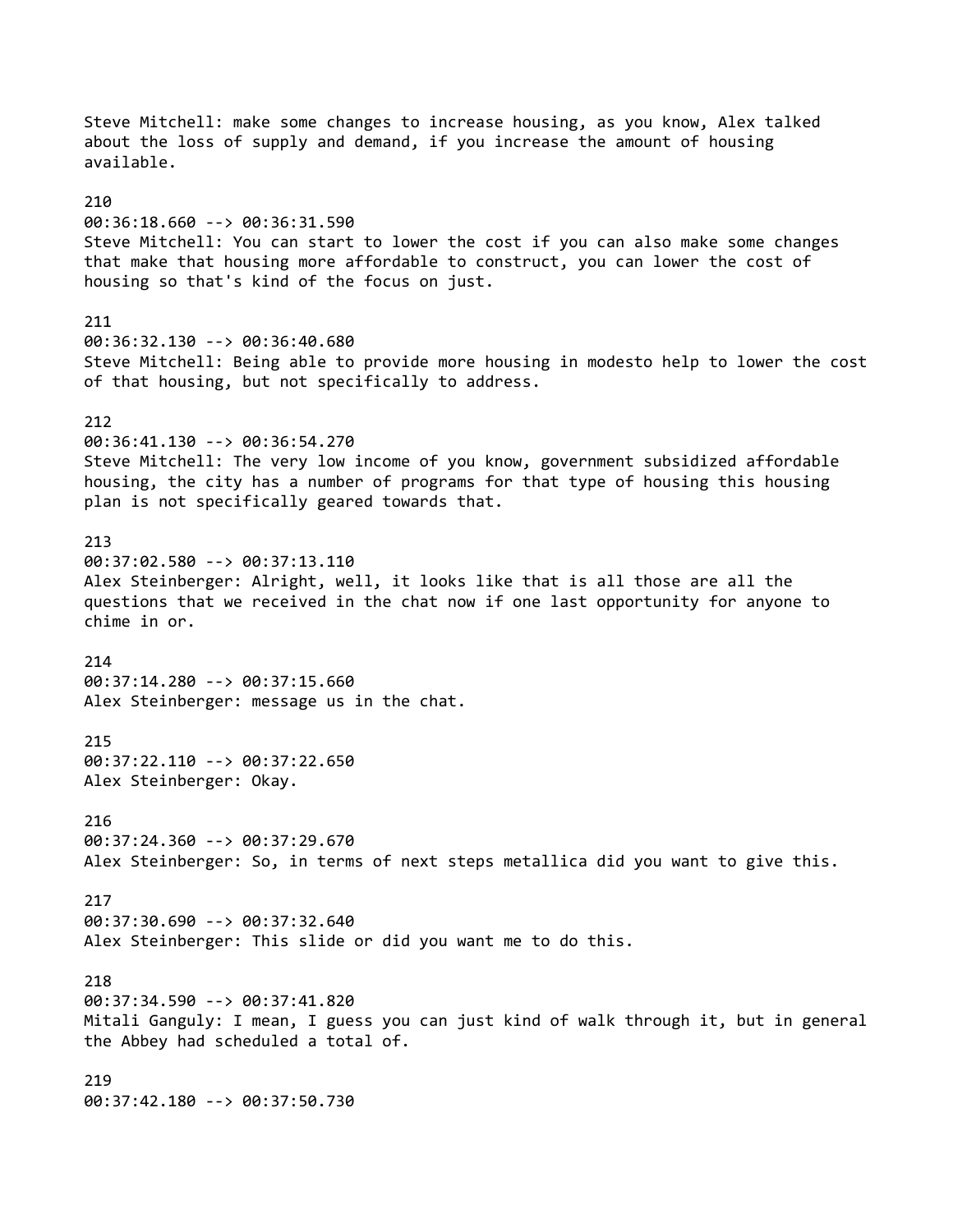Mitali Ganguly: Four workshops for this project, and two of them has happened already looking forward to workshop three, which we hope to schedule in mid March. 220 00:37:51.120 --> 00:37:55.170 Mitali Ganguly: And the exact dates will be decided fairly soon, if not match it will be in April. 221 00:37:55.620 --> 00:38:05.730 Mitali Ganguly: And then the last workshop will be in May, so workshop three as we've been discussing, which is the upcoming workshop will deal with the preliminary zoning and policy. 222 00:38:06.030 --> 00:38:12.720 Mitali Ganguly: recommendations that would be included in the housing plan so we don't want to just put these recommendations directly in the housing plan document. 223 00:38:12.990 --> 00:38:18.780 Mitali Ganguly: We want to get feedback on those we want to see what the reaction is to many of these and that'll also help us in determining. 224 00:38:19.140 --> 00:38:23.850 Mitali Ganguly: You know, just like how to kind of just how much are we pushing the needle and what feels comfortable. 225 00:38:24.630 --> 00:38:34.740 Mitali Ganguly: To all of you, and then in the last workshop, we would be coming and presenting the plan document, so this document is essentially a set of analysis. 226 00:38:35.490 --> 00:38:43.620 Mitali Ganguly: As well as the scenario planning that Alex talked about, and it also includes the policy and zoning recommendations, so this entire document is supposed to be. 227 00:38:44.280 --> 00:38:54.180 Mitali Ganguly: Like something that influences and is used as a point of reference for the city to proceed to actually implementing these changes, through changes to the zoning code. 228 00:38:54.600 --> 00:39:07.830 Mitali Ganguly: or through updating the housing element of the general plan so that is kind of the longer path for what happens after the housing ban, but the hope to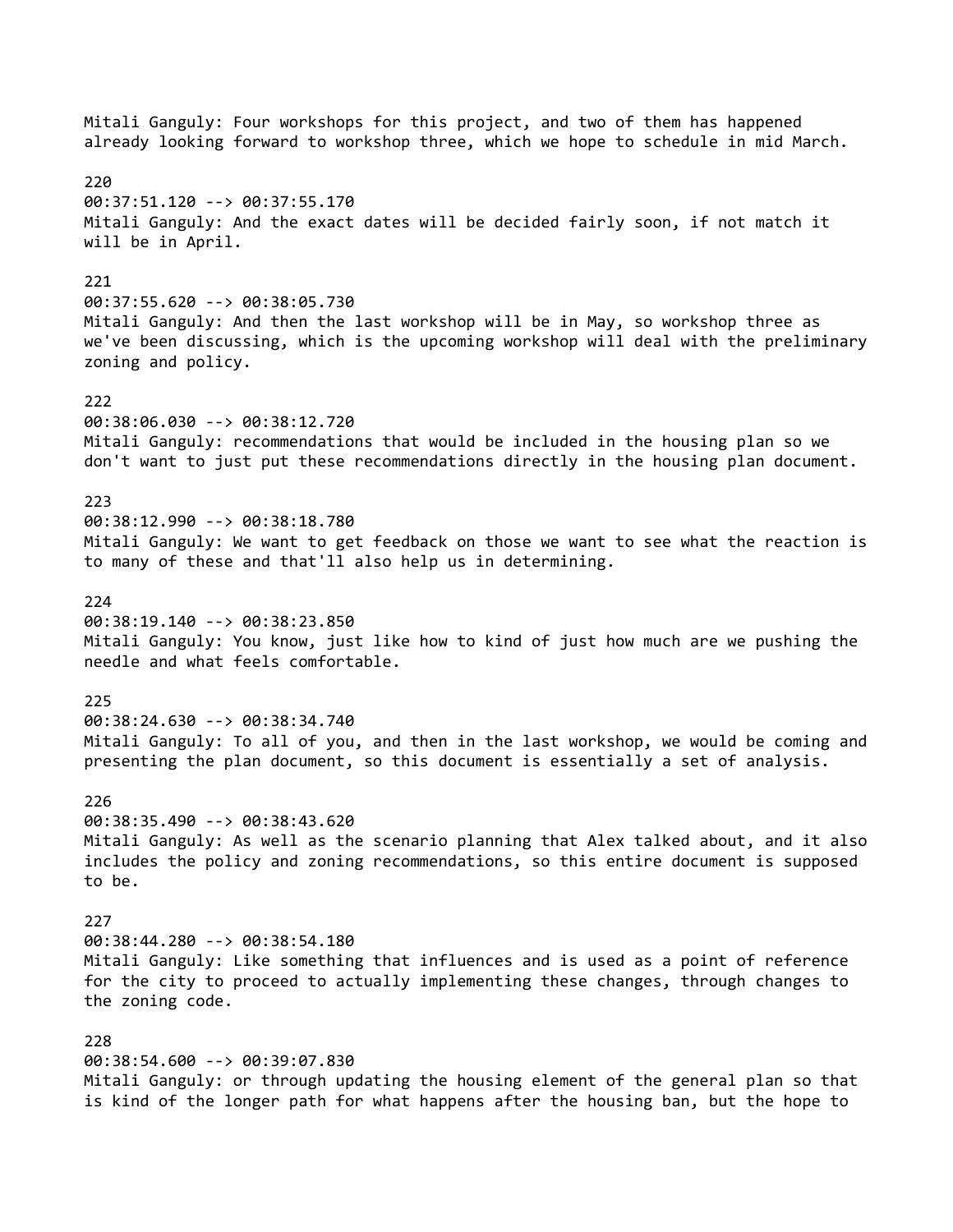see you at workshop three, in which we discuss this morning and policy recommendations. 229 00:39:11.130 --> 00:39:18.330 Mitali Ganguly: And I also just want to give a plug for this last slide that many of you may be looking at, there is a website that you can access. 230 00:39:19.110 --> 00:39:23.730 Mitali Ganguly: which has all the previous information that's been presented as part of the housing plan so. 231 00:39:24.150 --> 00:39:33.840 Mitali Ganguly: If you are late in kind of getting to know about the project and you just want to get caught up all the key information and the materials that have been presented are available on the website. 232 00:39:34.260 --> 00:39:41.910 Mitali Ganguly: You can also go in and subscribe to the website so, then you would be aware of all upcoming milestones and any other future workshops that might be. 233 00:39:43.020 --> 00:39:51.090 Mitali Ganguly: My beginning plan, and I also just want to say that the chief point of contact from the city is Cindy and her information is also included on this website. 234 00:39:56.130 --> 00:39:56.910 Alex Steinberger: Great. 235 00:39:58.830 --> 00:40:13.320 Alex Steinberger: Thank you so much for all of your time tonight, I really appreciate your questions and as until I said, you can visit the website, if you have any any other interest in the project, and we hope to see you at the next workshop have a great night everyone. 236 00:40:13.950 --> 00:40:14.520 leroyegenberger: Thank you. 237 00:40:15.270 --> 00:40:15.630 Thank you. 238